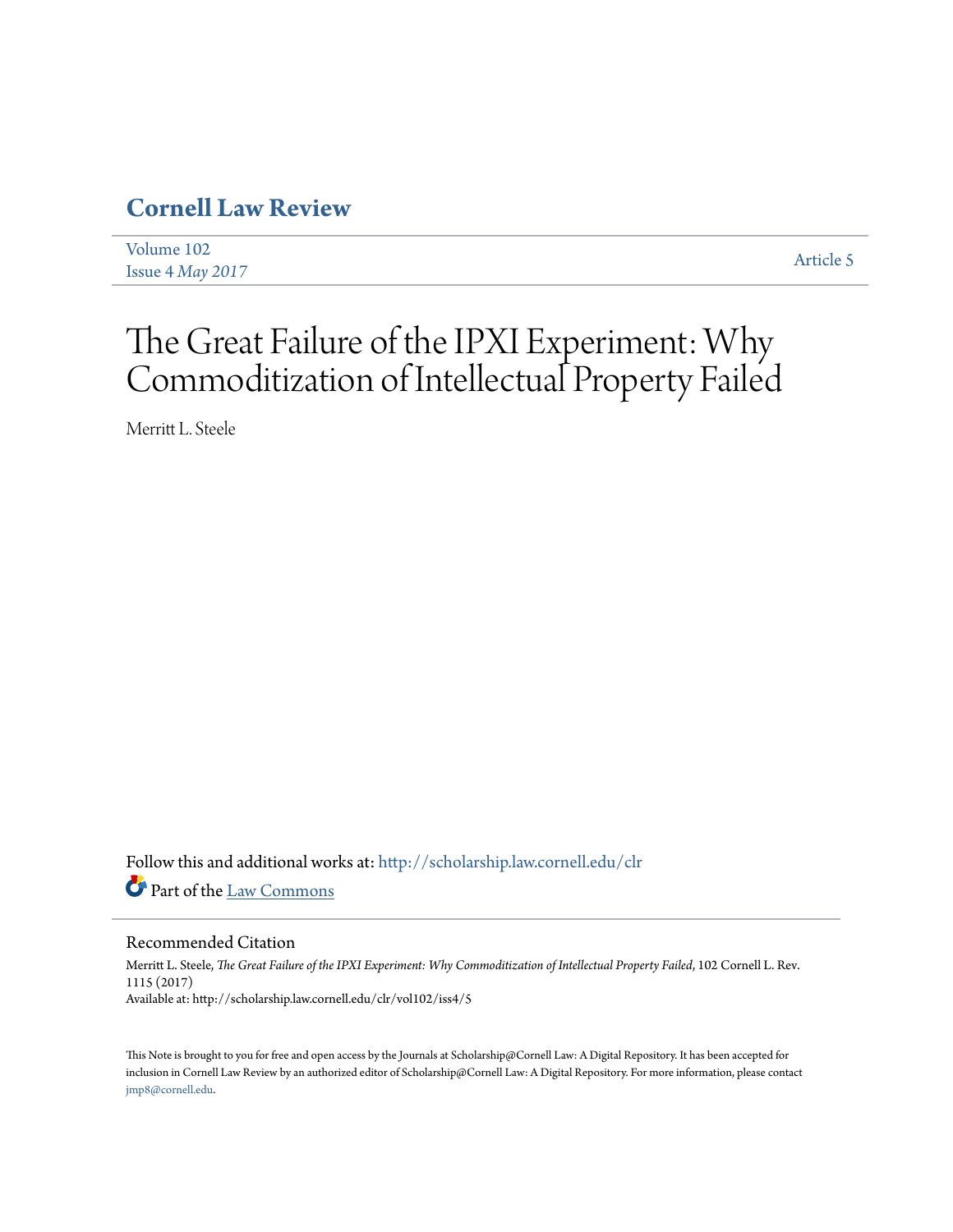## NOTE

## THE GREAT FAILURE OF THE IPXI EXPERIMENT: WHY COMMODITIZATION OF INTELLECTUAL PROPERTY FAILED

#### *Merritt L. Steele*†

|  | A. The Problem: The Patent Licensing Dilemma. 1117      |  |
|--|---------------------------------------------------------|--|
|  | B. The Hypothesis: The IPXI Model  1121                 |  |
|  | C. Procompetitive Efficiencies of the IPXI Model . 1125 |  |
|  | 1. De Minimis Transactional Costs 1125                  |  |
|  |                                                         |  |
|  |                                                         |  |
|  | II. THE GREAT IPXI EXPERIMENT  1129                     |  |
|  |                                                         |  |
|  |                                                         |  |
|  | III. ERRORS IN THE EXPERIMENT: WHY IPXI FAILED  1133    |  |
|  |                                                         |  |
|  |                                                         |  |
|  |                                                         |  |
|  |                                                         |  |

#### **INTRODUCTION**

#### I have not failed. I've just found 10,000 ways that won't work. – Thomas Edison

The modern U.S. patent system is plagued with high transaction costs, secrecy, and legal risks. Due to these pitfalls, many innovators simply do not have the resources to participate in the intellectual property market. In 2008, the Intellectual Property Exchange International, Inc. (IPXI) was organized to develop a new model for licensing intellectual property based

<sup>†</sup> Cornell University, B.A. with Honors, Government & American Studies, 2014; Cornell Law School, J.D. candidate, 2017; Online Editor, *Cornell Law Review*, Volume 102. I would like to thank Professor Oskar Liivak for his invaluable guidance. I also thank Sue Pado and the members of the *Cornell Law Review* for their hard work. Finally, I want to express my deepest gratitude to my law school family for their patience, support, and advice throughout the writing process.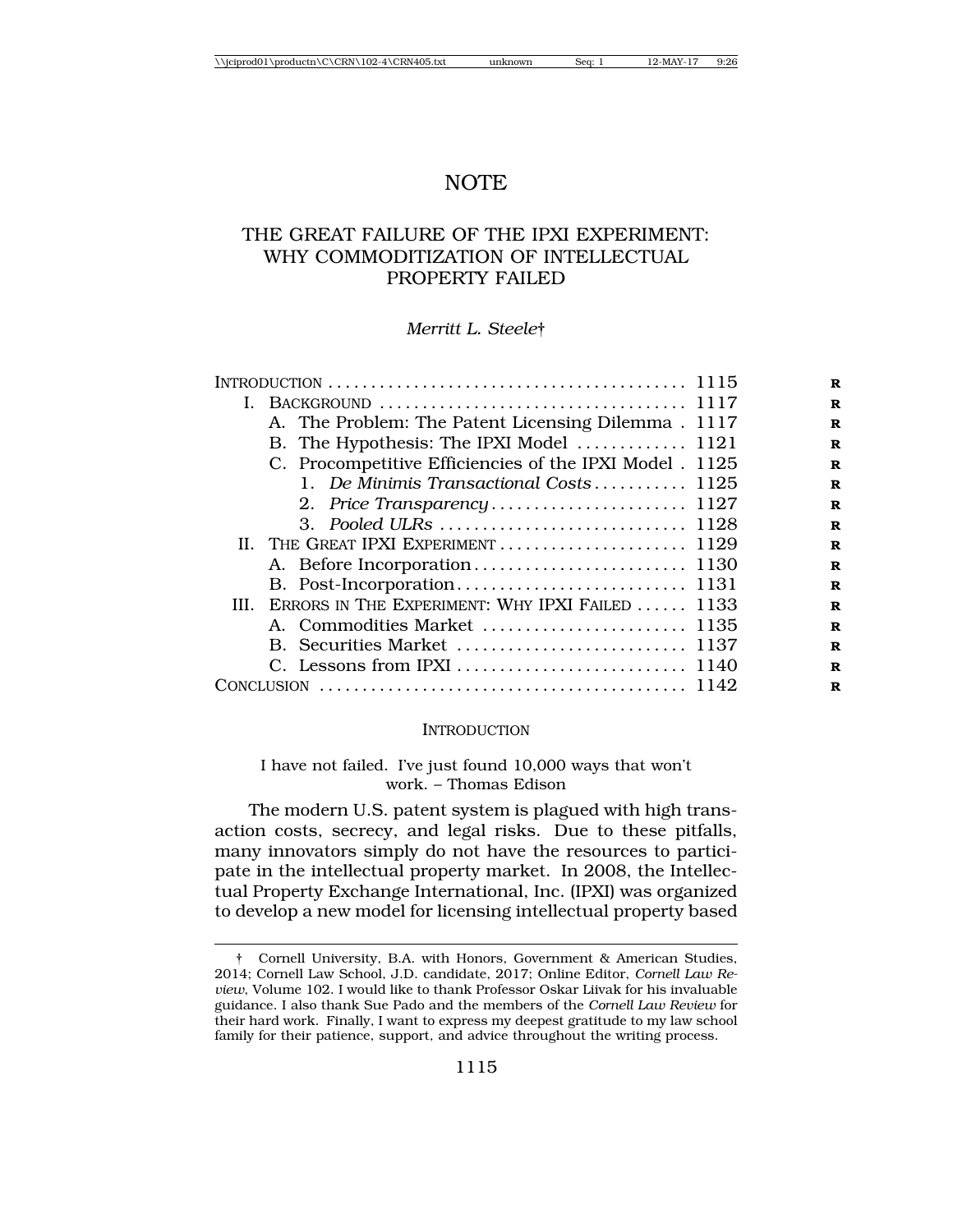on "transparency, price discovery, efficiency, and liquidity."1 IPXI sought to replace costly bilateral licensing negotiations with a more accessible "market-based trading platform"2 for patent licensing rights. IPXI sought to standardize and commoditize patent licenses in order to facilitate trading on these licensing rights on an open market.<sup>3</sup> The model created a standard, non-exclusive contract called a Unit License Right (ULR), which could be traded on the exchange.<sup>4</sup> This new innovative model garnered support from leading companies such as Ford, JP Morgan Chase, Sony, and even notable research institutions.5 Despite this promising beginning, the IPXI experiment ended only two years after its first offering.6 This Note seeks to determine why this market-based model failed and what it means for the U.S. patent system.

IPXI executives have publicly attributed the failure of the world's first electronic financial exchange for patent licensing rights to the refusal of licensees to engage in negotiations until they face legal action by licensors. In a public statement about its closing, IPXI lamented, "IPXI's business model offered fairness and transparency and relied upon patented technology users to be good corporate citizens. In the end, potential licensees made it clear that the only way IPXI would really get their attention was through litigation, and that's exactly what our business model tried to overcome."7 This Note evaluates whether the great failure of the IPXI business model truly stems from licensors refusing to engage in good-faith licensing agreements as claimed. Professor Jorge Contreras has previ-

Letter from Garrard R. Beeney, on behalf of IPXI Holdings, LLC & Intellectual Property Exchange International, Inc., to Renata B. Hesse, Deputy Ass't Att'y Gen., Antitrust Division, Dep't of Justice (Nov. 30, 2012) (on file with the Dep't of Justice).

<sup>2</sup> *Id.*

<sup>3</sup> *See id.* at 2–3.

<sup>4</sup> *Id.*

<sup>5</sup> *Id.*

<sup>6</sup> *See* Ian D. McClure, *From a Patent Market for Lemons to a Marketplace for Patents: Benchmarking IP in Its Evolution to Asset Class Status*, 18 CHAP. L. REV. 759, 795–96 (2015).

<sup>7</sup> Joff Wild, *IPXI Demise Caused by a US Patent System That Offers No Incentive for Good-Faith Licensing, Says Exchange's CEO*, IAM (Apr. 7, 2015), http:// www.iam-media.com/blog/detail.aspx?g=93e8d407-b24c-4d9a-a59c-da9fe9e3f 578 [https://perma.cc/QJ67-LZU8]; *see also* David L. Newman, *The Unfortunate Fall Of The IPXI Marketplace*, LAW360 (Dec. 8, 2015, 10:24 AM), http:// www.law360.com/articles/734578/the-unfortunate-fall-of-the-ipxi-marketplace [https://perma.cc/CD2M-XEBX] (discussing IPXI's attempt at transparency to instill fairness giving way to a "litigation-driven, patent licensing system").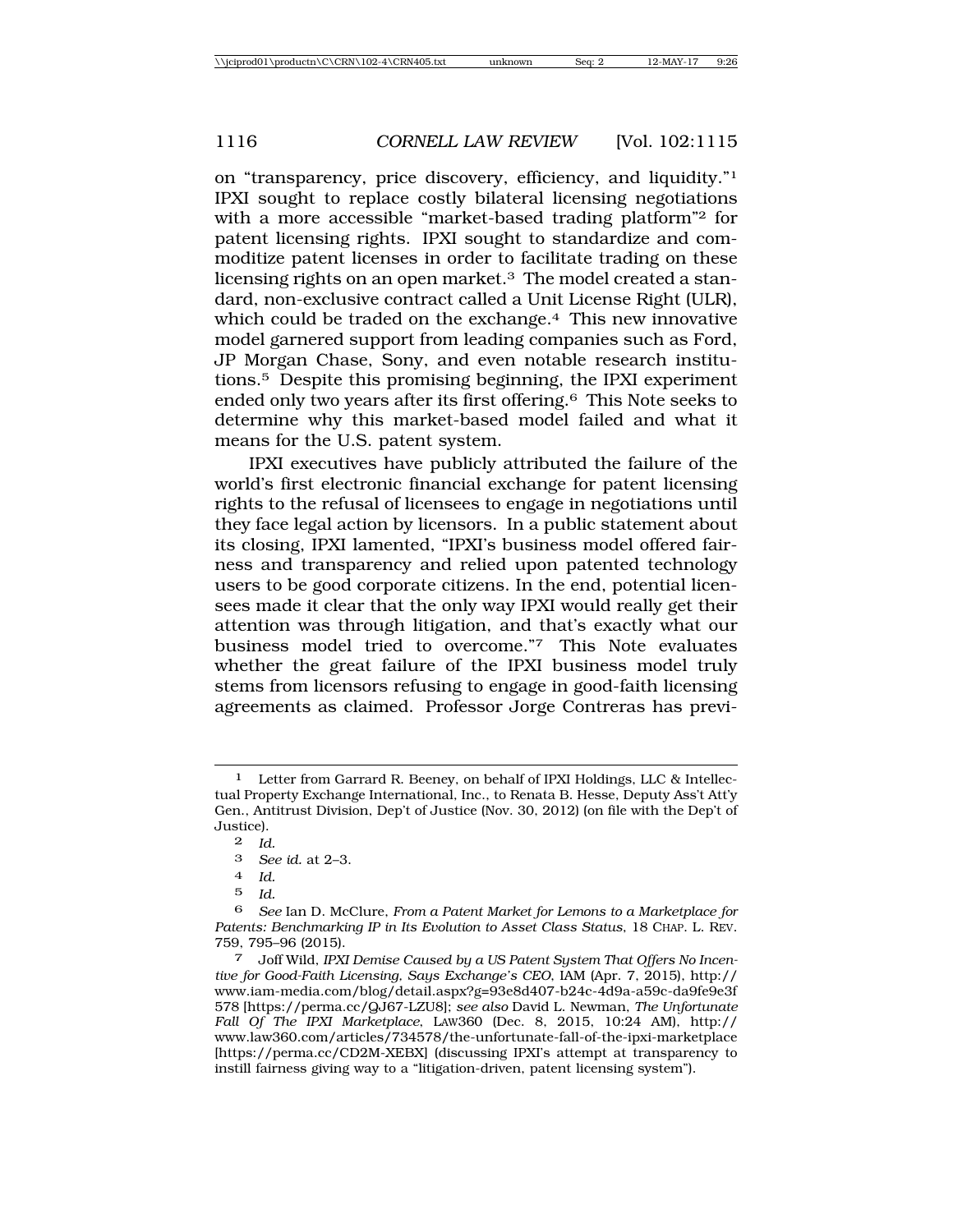ously grappled with this question from a FRAND8 perspective.9 However, this Note employs an economic analysis of ex ante and ex post licensing to examine this question. Part I outlines problems with traditional patent licensing and then describes how the IPXI business model proposed to fix these problems. Next, Part II proceeds to deconstruct the IPXI business model to highlight why the commoditization of patents is problematic. Part III offers direction for potential future initiatives to encourage good-faith licensing negotiations. Finally, this Note concludes by discussing what the failure of IPXI means for the U.S. patent system.

I

#### **BACKGROUND**

#### A. The Problem: The Patent Licensing Dilemma

The course to innovation is by no means simple. The path is paved with expense, risk, and uncertainty.10 However, Congress has attempted to create a patent system that eases the burden of the innovator. The United States Constitution grants Congress the power "[t]o promote the Progress of Science and useful Arts, by securing for limited Times to Authors and Inventors the exclusive Right to their respective Writings and Discoveries."11 In accordance with this clause, Congress developed the patent system to promote innovation by granting "patent owners the right to exclude others from making, using or selling a patented invention for 20 years."12 The patent owner's right to exclude prevents other individuals from decreasing prices by merely copying their invention.13 By giving patent owners a temporary monopoly over their discoveries, the patent system permits the patent owner to recoup their investment in research and development.<sup>14</sup> Thus, the right to exclude in the patent system helps offset the expense, risk, and uncertainty of innovation.

<sup>8</sup> The term "FRAND" refers to "Fair, Reasonable and Non-Discriminatory" licensing terms. *See* FED. TRADE COMM'N, THE EVOLVING IP MARKETPLACE: ALIGNING PATENT NOTICE AND REMEDIES WITH COMPETITION 192 (Mar. 2011).

<sup>9</sup> *See generally* McClure, *supra* note 6, at 761–63 (analyzing the downfall of **R** IPXI from a FRAND perspective).

<sup>10</sup> FED. TRADE COMM'N, *supra* note 8, at 1. **R**

<sup>11</sup> U.S. CONST. art. I, § 8, cl. 8.

<sup>12</sup> FED. TRADE COMM'N, *supra* note 8, at 1, 40. **R**

<sup>13</sup> *Id.*; *see also* ECON. AND STATISTICS ADMIN. & U.S. PATENT AND TRADEMARK OFFICE, INTELLECTUAL PROPERTY AND THE U.S. ECONOMY: INDUSTRIES IN FOCUS v (Mar. 2012) (explaining that intellectual property protection prevents other firms from copying the inventor's innovations at lower investment costs).

<sup>14</sup> FED. TRADE COMM'N*, supra* note 8, at 1. **R**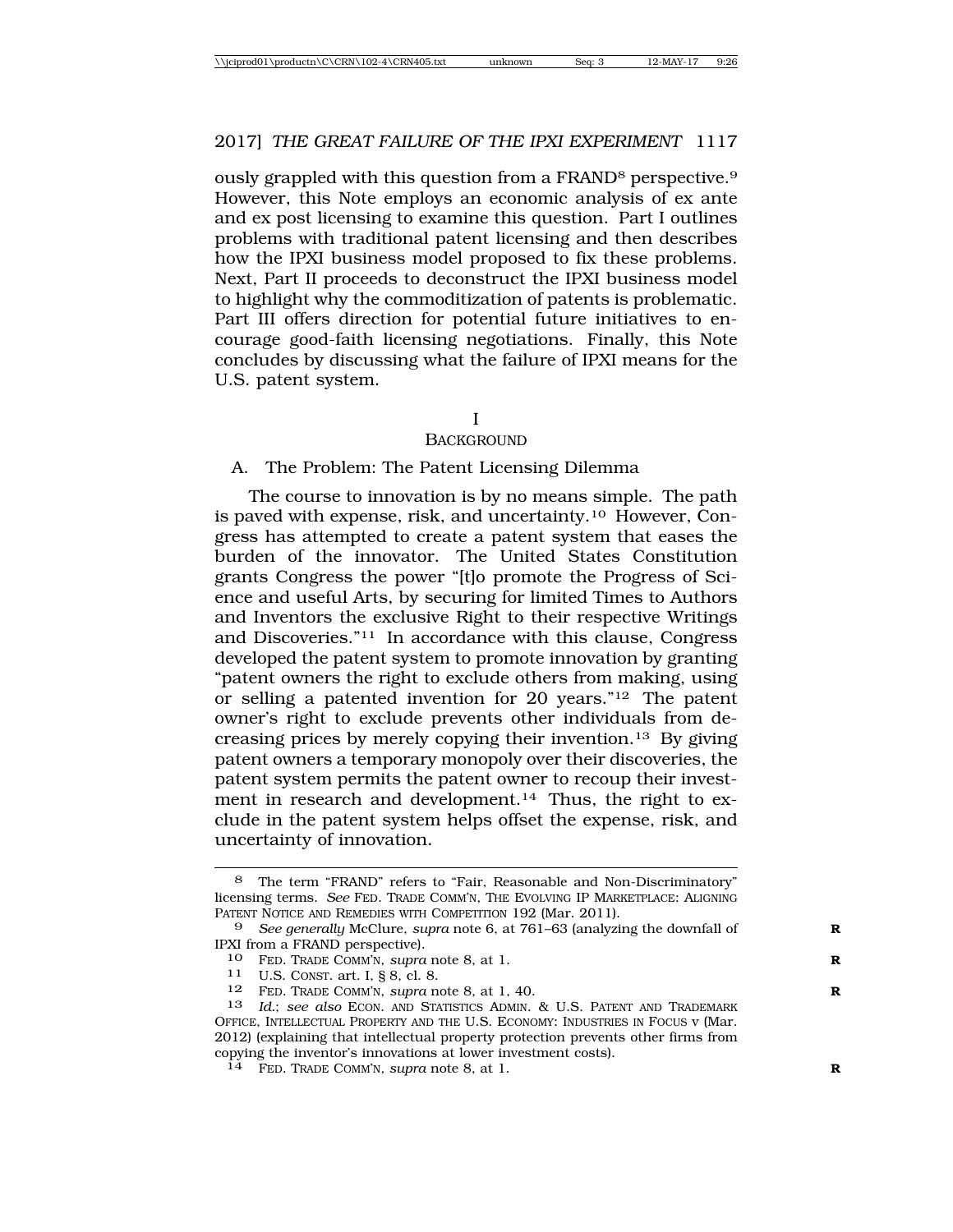The patent owner's temporary monopoly benefits society by promoting the "development of new products, processes and services that improve lives and address unmet needs."<sup>15</sup> However, the same monopolistic hand that gives also takes from society. The patent owner's temporary monopoly can cut against the competition policy espoused in antitrust law.16 Competition encourages "firms to produce new products and services in the hope of obtaining an advantage in the market," and most importantly drives down prices for consumers.17 But during the patent term, the right to exclude prevents others from using the patented technology and improving upon it without the permission of the patent owner. "A patent does not necessarily confer market power,"18 though, because patented inventions often must compete with alternative, fungible technologies.19 Therefore, despite the temporary monopoly granted by the patent system, "competition from acceptable alternatives will limit the market reward that a patent owner receives."20

When a patent owner commercializes its invention and produces an end product, then competition with alternative technologies occurs in the consumer market. Within the consumer market, there is a natural "balance between exclusivity and competition."21 For example, both Apple and Samsung have patented technology incorporated into their respective smartphones. This patent technology does not preclude either company from competing in the smartphone market. Instead, consumers choose between alternative technologies incorporated in each end product within the smartphone market. But, many firms have moved away from a "traditional or closed model of innovation, [where] a firm relies on its own research and development (R&D) to create the products it markets."22

17 *Id.* at 32.

<sup>15</sup> *Id*.

<sup>16</sup> *See id.*

<sup>18</sup> *Id.* at 2.

<sup>19</sup> *See* Eastman Kodak Co. v. Image Tech. Servs., Inc., 504 U.S. 451, 470 (1992) (concluding that the relevant market for antitrust purposes is determined by the choices available to the consumer); *see also* PHILLIP AREEDA & LOUIS KAPLOW, ANTITRUST ANALYSIS: PROBLEMS, TEXT, CASES 571, ¶ 340(b) (4th ed. 1988) ("[T]he existence of significant substitution in the event of *further* price increases or even at the *current* price does not tell us whether the defendant *already* exercises significant market power.").

<sup>20</sup> FED. TRADE COMM'N, *supra* note 8, at 2. **R**

<sup>21</sup> *Id.* at 46.

<sup>22</sup> *Id.* at 7.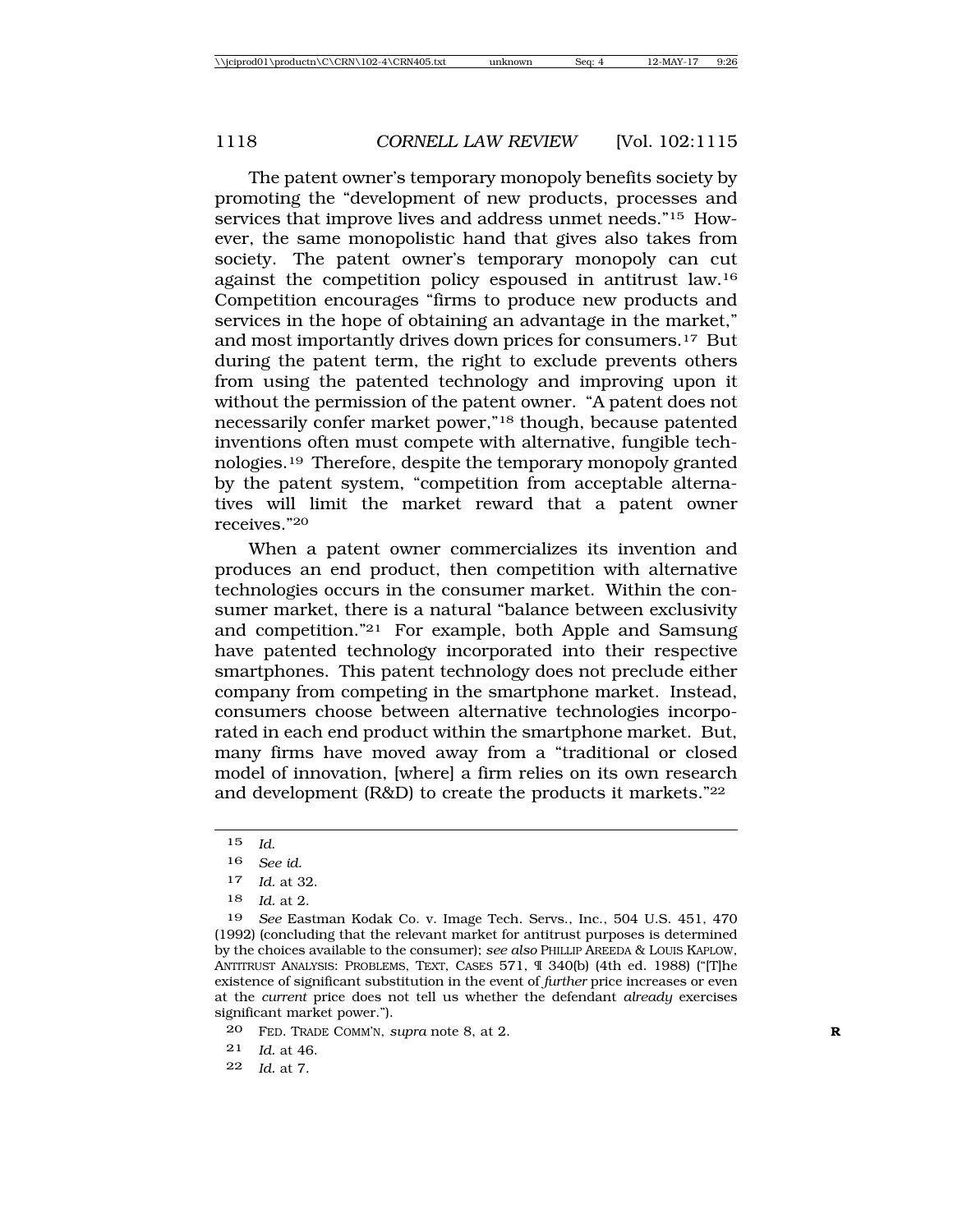Today, firms have increasingly embraced an "open innovation" model<sup>23</sup>: "[A] firm that pursues an open innovation strategy recognizes that valuable ideas can originate with others and seeks to acquire those inventions that fit its business model."24 When a manufacturing firm finds such an invention, the firm will negotiate a patent licensing agreement with the patent owner to gain permission to incorporate the technology into its product. Licensing agreements "that occur as part of a technology transfer agreement can be considered ex ante because they occur *before* the purchaser has obtained the technology through other means."25 This technology transfer under the open innovation model allows for a more efficient "division of labor between" those who manufacture and those who invent, including startups and small companies.<sup>26</sup> Technology transfer lowers the barrier of entry for these startups and small companies by providing a less expensive pathway to invention.27 Easier entry in turn spurs competition among technologies for incorporation into end products.28 This competition "generat[es] better, cheaper products" for consumers.29 Thus, technology transfers through ex ante licensing advance innovation and create wealth by striking an ideal balance between exclusivity and competition.30

In contrast, ex post licensing deprives consumers of the benefits of competition between fungible technologies.31 When the patent owner approaches the licensee or manufacturer *after* the manufacturer accused of infringement has incorporated the technology, the patent licensing agreement with the owner occurs ex post.32 Since patent infringement is a strict liability offense, the manufacturers must negotiate an ex post licensing agreement to avoid liability.33 Such ex post licensing is inefficient and costly. The manufacturer selected a technology for its product without complete information about the costs and thus could not make an informed choice between alternatives, depriving consumers of lower prices.34 Further, if the manu-

23 *Id.* 24 *Id.* at 33. *Id.* at 7–8. 26 *Id.* at 33. 27 *Id.* 28 *Id.* 29 *Id.* at 7. 30 *Id.* at 8. 31 *Id.* at 54. *Id.* at 8. 33 *Id.* 34 *Id.*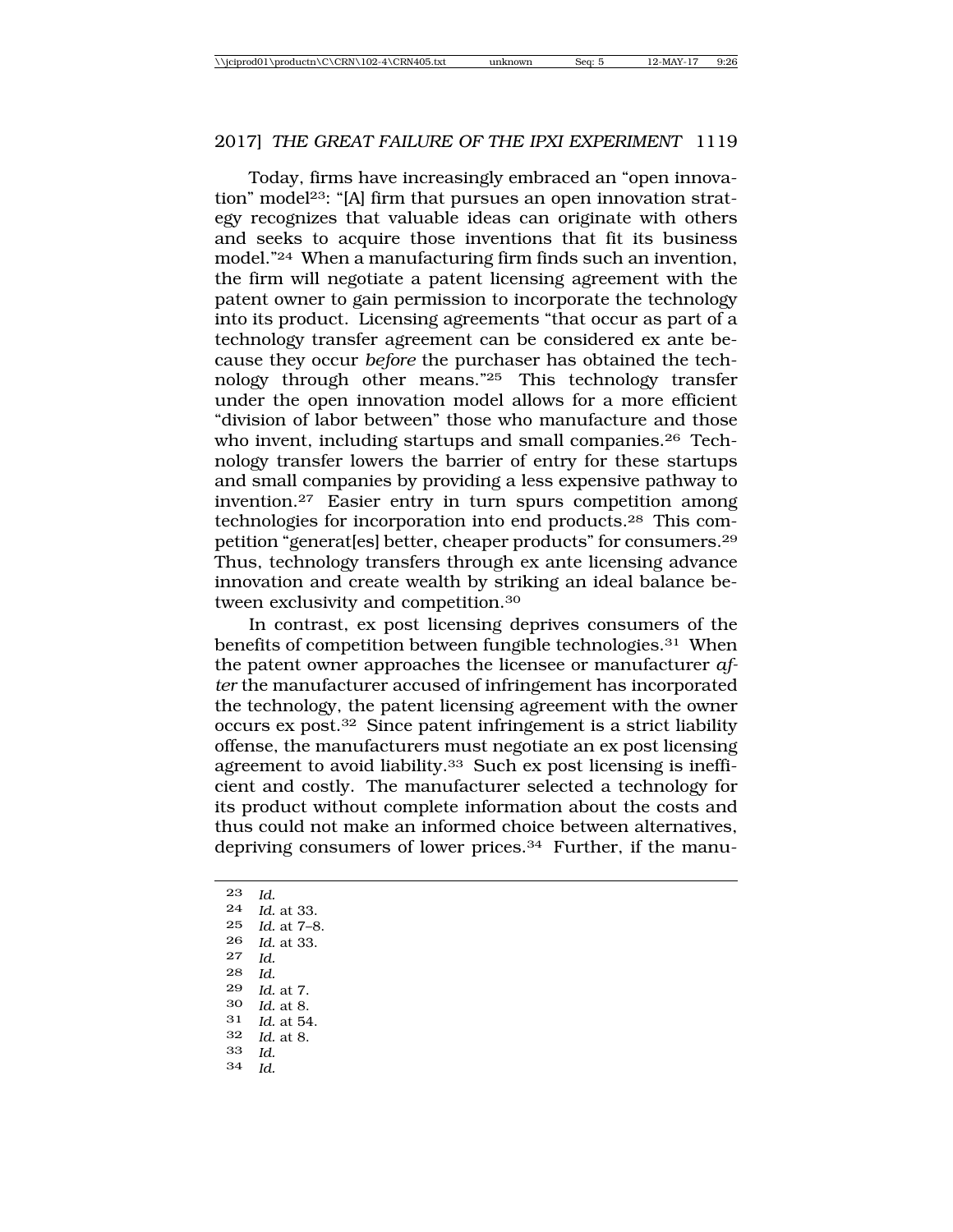facturer has already incorporated the technology into its product, the firm will have already sunk costs into using the technology and may have to settle for a higher ex post royalty than the owner could have demanded ex ante.35 The higher costs of ex post licensing deter technology transfers.

Ex post licensing is particularly problematic given the "explosion of patent litigation initiated by parties called 'Non-practicing Entities' (NPEs)."36 The term "non-practicing entities" refers to "parties who own and sometimes assert patents but do not practice the technology covered by their patents."37 The business model of NPEs relies on asserting patents against a manufacturer after the firm has incorporated the technology.38 NPEs then coerce manufacturers into entering an ex post licensing agreement by threatening to sue for patent infringement.39 Patent infringement suits are expensive and very risky for the manufacturer.40 If the NPE wins its suit, the court may not only award damages for past infringement, but also grant a permanent injunction prohibiting the manufacturer's use of the technology.41 A permanent injunction would force the manufacturer to endure considerable costs to design around the technology or abandon the product.42 Although NPEs argue that their firms spur innovation by compensating the original inventors and engaging in ex post licensing with manufacturers,43 this argument ignores the substantial costs

<sup>35</sup> *Id.*

<sup>36</sup> James Bessen & Michael J. Meurer, *The Direct Costs from NPE Disputes*, 99 CORNELL L. REV. 387, 388 (2014).<br>37 Id

<sup>37</sup> *Id.*

See id. at 390, 394 ("Rather than transferring technology and aiding R&D, it appears that NPEs usually arrive on the scene after the targeted innovator has already commercialized some new technology."); *see also* FED. TRADE COMM'N, *supra* note 8, at 8, 75–80 (discussing how failure of notice affects ex post patent **R** assertion).

<sup>39</sup> *See* FED. TRADE COMM'N, *supra* note 8, at 8. *See generally* Bessen & Meurer, **R** *supra* note 36, at 394 ("[N]otice failure means that innovative firms are targeted in **R** patent infringement suits through no fault of their own.").

<sup>40</sup> In a survey conducted by Bessen and Meurer, the "[m]edian total costs per [NPE] litigation defense f[e]ll roughly around half a million dollars . . . . However, mean total costs [were] *much* higher, nearly \$8 million for [their] survey sample." Bessen & Meurer, *supra* note 36, at 399. **R**

<sup>41</sup> *See* FED. TRADE COMM'N, *supra* note 8, at 5 ("[T]he threat of an injunction **R** can lead an infringer to pay higher royalties than the patentee could have obtained in a competitive technology market.").<br>42 See generally id. at 26 (discussing the

See generally id. at 26 (discussing the "serious consequences" of injunctions, like the loss of a sunk investment).

<sup>43</sup> *See* James F. McDonough III, Comment, *The Myth of the Patent Troll: An Alternative View of the Function of Patent Dealers in an Idea Economy*, 56 EMORY L.J. 189, 190, 210 ("Individual inventors and small entities rarely have the financial resources to commence and sustain a lawsuit . . . . [The] relatively high cost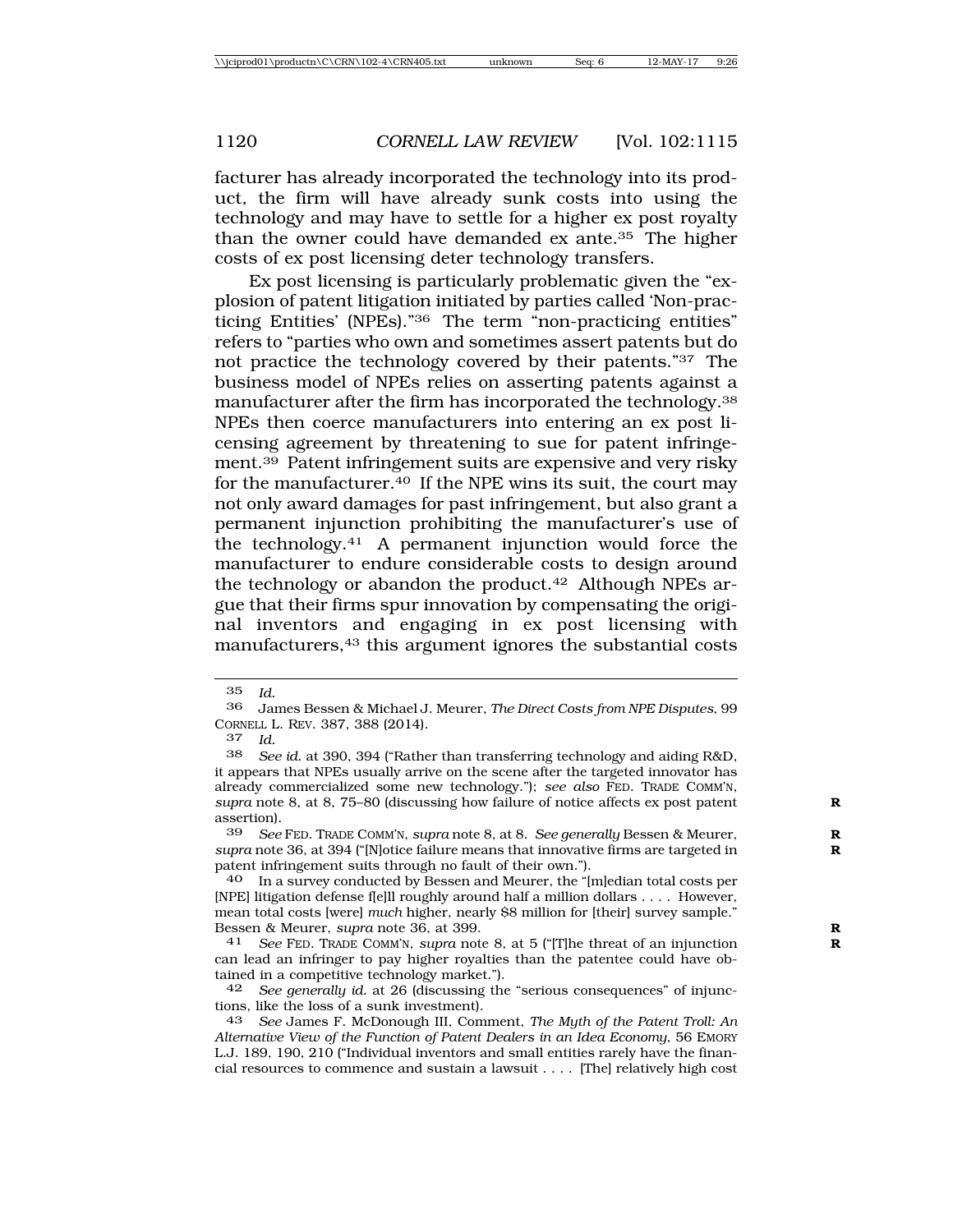and risks NPEs impose on "later stages" of innovation without making *any* technological contribution.44

The Federal Trade Commission has emphasized that "an important goal in aligning the patent system and competition policy is to facilitate ex ante transactions while making ex post transactions less necessary or frequent."45 Although this objective appears straightforward at first glance, it has proven more difficult to achieve in practice. The next section outlines how IPXI, one of the most promising intellectual property experiments in recent years, proposed to solve this problem.

#### B. The Hypothesis: The IPXI Model

In 2008, IPXI created the world's first electronic financial exchange for patent license rights modeled after existing commodity exchanges such as the Chicago Mercantile Exchange.46 "The basic tradable unit on the IPXI exchange, analogous to a purchase contract on a traditional commodities exchange, was the Unit License Right or ULR."47 Each ULR represents a sublicense for the right to use a package of patents for "a preestablished number of instances in the manufacturing and/or sale of a product or use of a process."48 For example, if a manufacturer wanted to produce 100,000 cars using patented technology available through IPXI, the manufacturer would buy 100,000 ULRs at market price and essentially "consume" a ULR each time it manufactures a car.49 "IPXI's theory was

48 Chuffart-Finsterwald, *supra* note 46, at 356. **R**

has the effect of inhibiting the abilities of individual inventors and small entities to enforce their patents against large corporations."); *see also* Sannu K. Shrestha, Note, *Trolls or Market-Makers? An Empirical Analysis of Nonpracticing Entities*, 110 COLUM. L. REV. 114, 126–30 (2010) (arguing that an NPE's resources provide more negotiating power for small inventors).

<sup>44</sup> FED. TRADE COMM'N, *supra* note 8, at 51, 72; Bessen & Meurer, *supra* note **R** 36, at 392 ("NPEs impose costs not only on large technology companies but also **R** on many small and medium-sized firms, making it even less likely that innovative start-ups are net beneficiaries of NPE activity."); Tom Groenfeldt, *New IP Exchange Promises Transparency in Patent Pricing*, FORBES (Dec. 6, 2013, 8:46 AM), http://www.forbes.com/sites/tomgroenfeldt/2013/12/06/new-ip-exchangepromises-transparency-in-patent-pricing/#5f4ac5e1af5e [https://perma.cc/ B9QJ-DGQN] (estimating that NPEs cost companies, primarily small and medium-sized, \$29 billion in 2011 alone).

<sup>45</sup> FED. TRADE COMM'N, *supra* note 8, at 9. **R**

<sup>46</sup> *See* St´ephanie Chuffart-Finsterwald, *Patent Markets: An Opportunity for Technology Diffusion and FRAND Licensing?*, 18 MARQ. INTELL. PROP. L. REV. 335, 356 (2014); Jorge L. Contreras, *FRAND Market Failure: IPXI's Standards-Essential Patent License Exchange*, 15 CHI.-KENT J. INTELL. PROP. 419, 421 (2016). <sup>47</sup> Contreras, *supra* note 46, at 423–24. **<sup>R</sup>**

<sup>49</sup> *Marketplace of Ideas*, THE ECONOMIST (May 12, 2012), http:// www.economist.com/node/21554540 [https://perma.cc/68PD-3DUW]*.*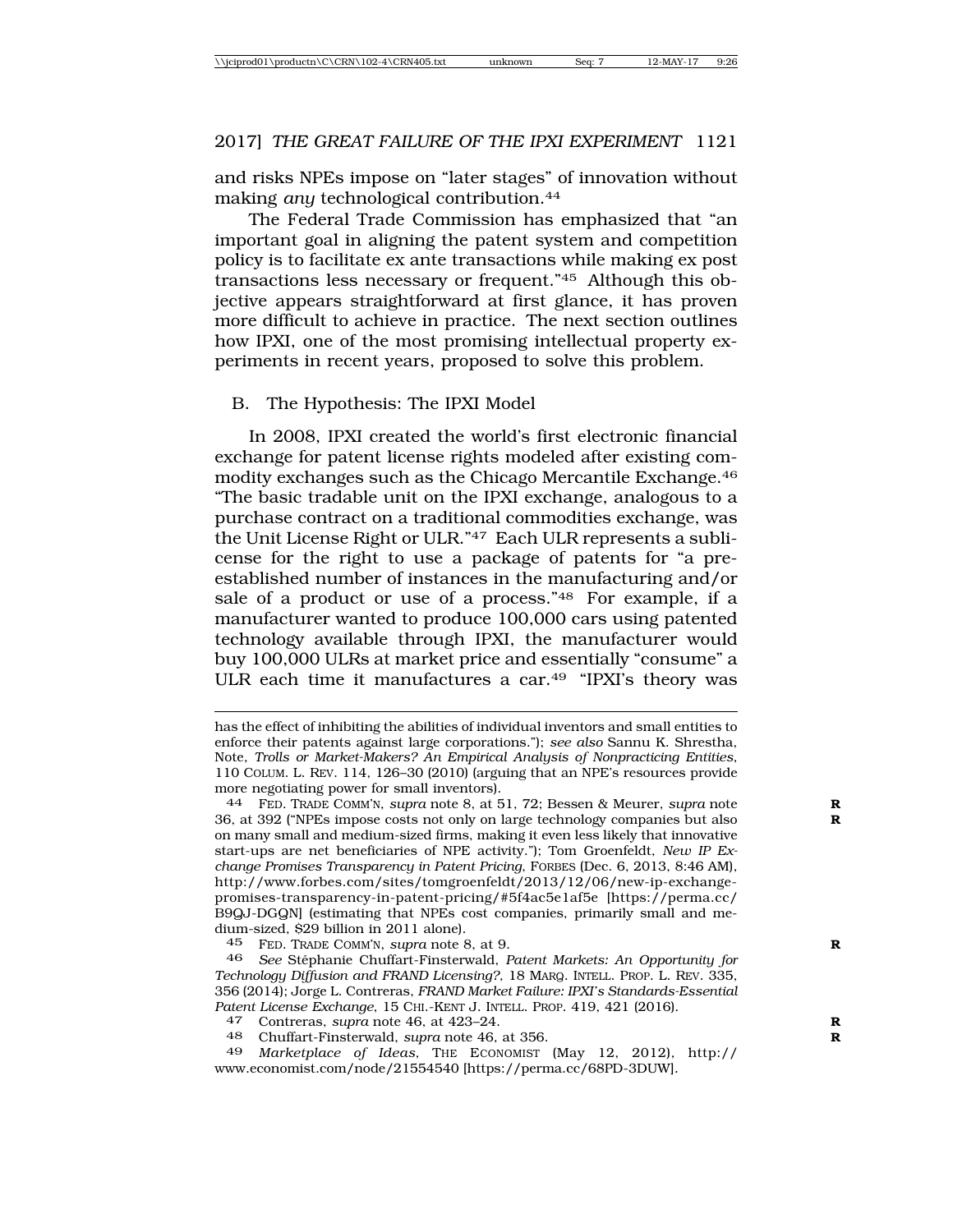that, like . . . physical goods, non-exclusive patent licenses could be standardized and commoditized, and thereby traded, on an open market."50 Market trading would eliminate the need for "costly, inefficient, and time-consuming bilateral negotiations"51 for ex ante licensing rights. IPXI would act as a "neutral transaction facilitator,"52 connecting the patent owner with prospective purchasers.

Under the Unit Licensing Right program, IPXI would first enter into an agreement with the patent owner, transferring control over the patent to IPXI, either by selling the patent to IPXI or appointing the firm as "the master licensing agent."53 Pursuant to this agreement, IPXI would have the authority to sublicense ULRs and enforce any patent rights.54 There are abounding advantages for patent owners to transferring control over their intellectual property to IPXI. For example, the patent owner can still capture the economic value of his or her invention without the ongoing risk, such as enforcement or identifying prospective purchasers.<sup>55</sup>

Next, IPXI would conduct due diligence on the patent to ascertain its value. In order to determine whether the patent could withstand validity challenges, patent experts hired by IPXI would conduct patent clearance.56 Patent clearance requires experts to interpret existing claims, "predict[ ] what claims might emerge from pending patent applications," and "identify[ ] potentially relevant patents or applications."57 After patent clearance, the patent experts would then seek to identify the ex ante demand for the technology in the market.58 Over-

54 *See id.* at 4.

Id. at 4, 5 ("For owners of IP, issuance of ULRs entails little upfront costs, no negotiations with prospective licensees, and rapid monetization. In this sense, the ULR program levels the playing field for corporations, universities, and public sector entities, allowing high-quality IP to be monetized regardless of whether the owner has access to legal resources and technology marketing expertise.").

<sup>50</sup> Contreras, *supra* note 46, at 421.<br>51  $Id$ 

<sup>51</sup> *Id.*

<sup>52</sup> Chuffart-Finsterwald, *supra* note 46 (quoting *Frequently Asked Questions*, **R** IPXI TRADING INNOVATION, http://www.ipxi.com/inside-ipxi/faw.html (last visited Aug. 2, 2013)).

<sup>53</sup> *See* Cameron Gray, *A New Era in IP Licensing: The Unit License Right*™ *Program*, 28 THE LICENSING J. 1, 3 (2008) (discussing the unit license right program as contrasted with patent pools and royalty purchase agreements). When the patent owner appoints IPXI as a "master licensing agent," "IPXI assumes a role similar to ASCAP in the music industry or ARS in the visual arts industry." *Id.*<br>54 See id. at 4

<sup>56</sup> *E.g.*, Daryl Lim, *Standard Essential Patents, Trolls, and the Smartphone Wars: Triangulating the End Game*, 119 PENN ST. L. REV. 1, 53 (2014) (discussing the patent due diligence process of IPXI).

<sup>57</sup> FED. TRADE COMM'N, *supra* note 8, at 4. **R**

<sup>58</sup> *See* Lim, *supra* note 56, at 53. **R**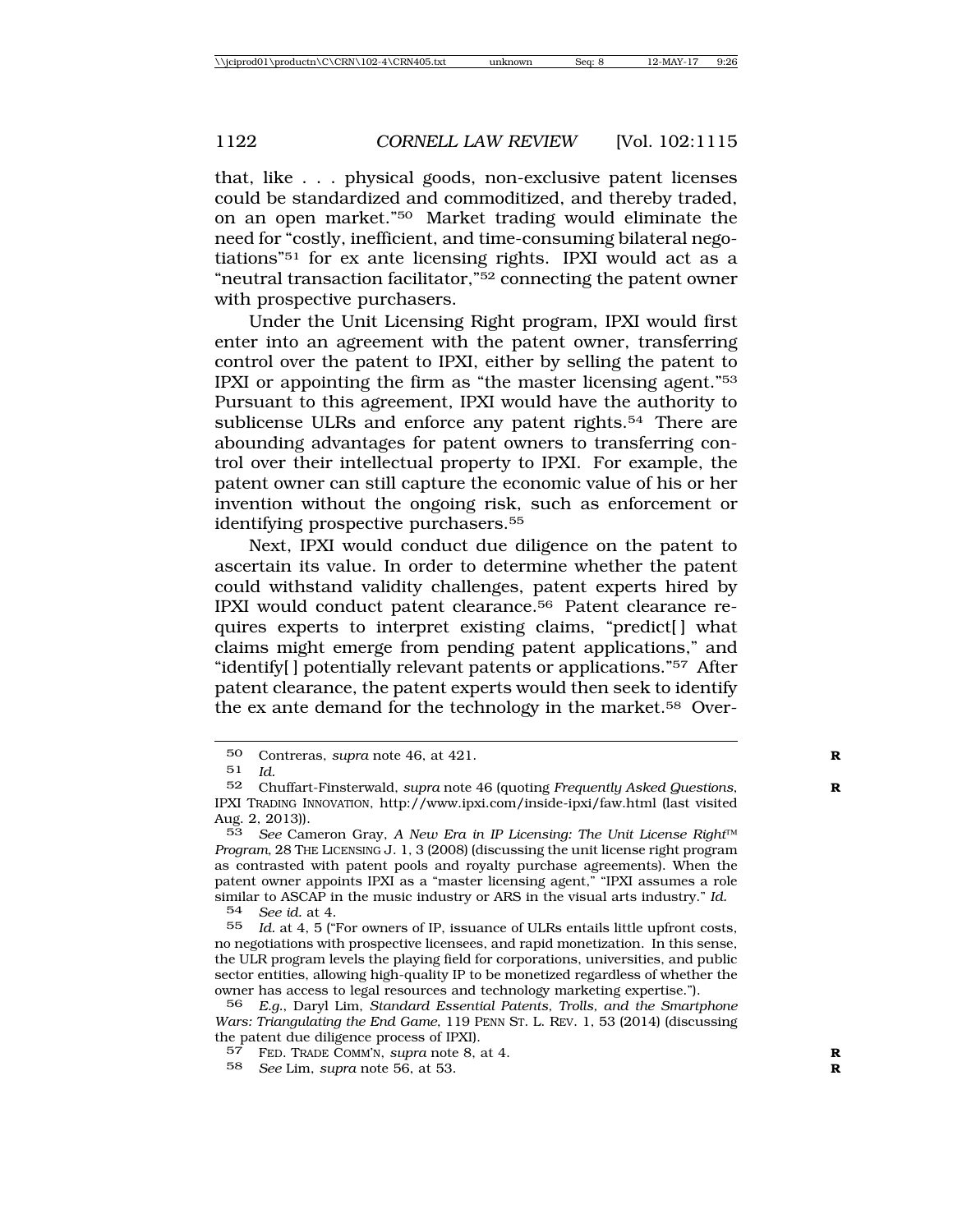all, IPXI conducted 95% of the due diligence required by licensees.59 IPXI made this analysis available to "implementers, or anyone with credentials."60 IPXI hoped that this system would help provide more complete information about the value of the patents offered.61

IPXI restricted trading only to "members that agreed to abide by its rules and procedures."62 The firm offered a range of membership options beginning with a no-fee "purchasing" membership that allowed an individual or entity to trade on the exchange.63 Higher levels of membership permitted the individual or entity to participate in IPXI "governance and policymaking committees."64

The initial offering price for ULRs was determined based on a complex process reflecting the patent expert's due diligence and bids from prospective buyers.<sup>65</sup> First, IPXI would assign an estimated price for each ULR based on its due diligence.<sup>66</sup> Next, potential purchasers would submit bids to IPXI for the ULRs using the Dutch auction method.67 Once IPXI received sufficient bids, the firm would sell the ULRs to the bidders at the final offering price.68 Finally, IPXI would collect 20% of the profits and the patent owner would reap the remaining 80%.69

After the initial public offering of the ULRs, IPXI members could resell their unused ULRs on a secondary market through a "proprietary trading platform."70 This secondary market gave

66 *Id.*

69 *Id.*

70 *Id.*

<sup>59</sup> *Id.*

<sup>60</sup> *Id.*

<sup>61</sup> Groenfeldt, *supra* note 44.<br>62 Contreras *supra* pote 46.

<sup>62</sup> Contreras, *supra* note 46, at 424 (internal quotations omitted) (discussing **R** the requirements and varying levels of IPXI membership).

<sup>63</sup> *Id.*

<sup>64</sup> *Id.*; *see* Letter from Garrard R. Beeney to Renata B. Hesse, *supra* note 1, at **R** 4.

<sup>65</sup> *E.g.,* Contreras, *supra* note 46, at 424 (noting the specifics of sales of ULRs **R** and the IPXI Exchange).

<sup>67</sup> *Id.* "By setting an asking price for ULR contracts and lowering that price until bidders are willing to accept a minimum number of offered ULR contracts, the Dutch auction method determines an initial offering price based on market input." Ian D. McClure, *The Value of Efficiency and Transparency in IP Licensing: Let the Market Decide*, INTELL. PROP. MAG., Feb. 2011, at 53, http://www.ipo.gov. uk/ipreview-c4e-sub-mcclure.pdf [https://perma.cc/9THQ-SZPB]; *see also* Chase Means, *IPXI: Creating an Efficient Patent License Marketplace*, TIMELY TECH @ THE UNIVERSITY OF ILLINOIS (Mar. 16, 2013), http://illinoisjltp.com/timelytech/ ipxi-creating-an-efficient-patent-license-marketplace/#\_edn18 [https:// perma.cc/5T7A-A62C].

<sup>68</sup> *E.g.*, Contreras, *supra* note 46, at 424 (outlining the specifics of sales of **R** ULRs and the IPXI Exchange).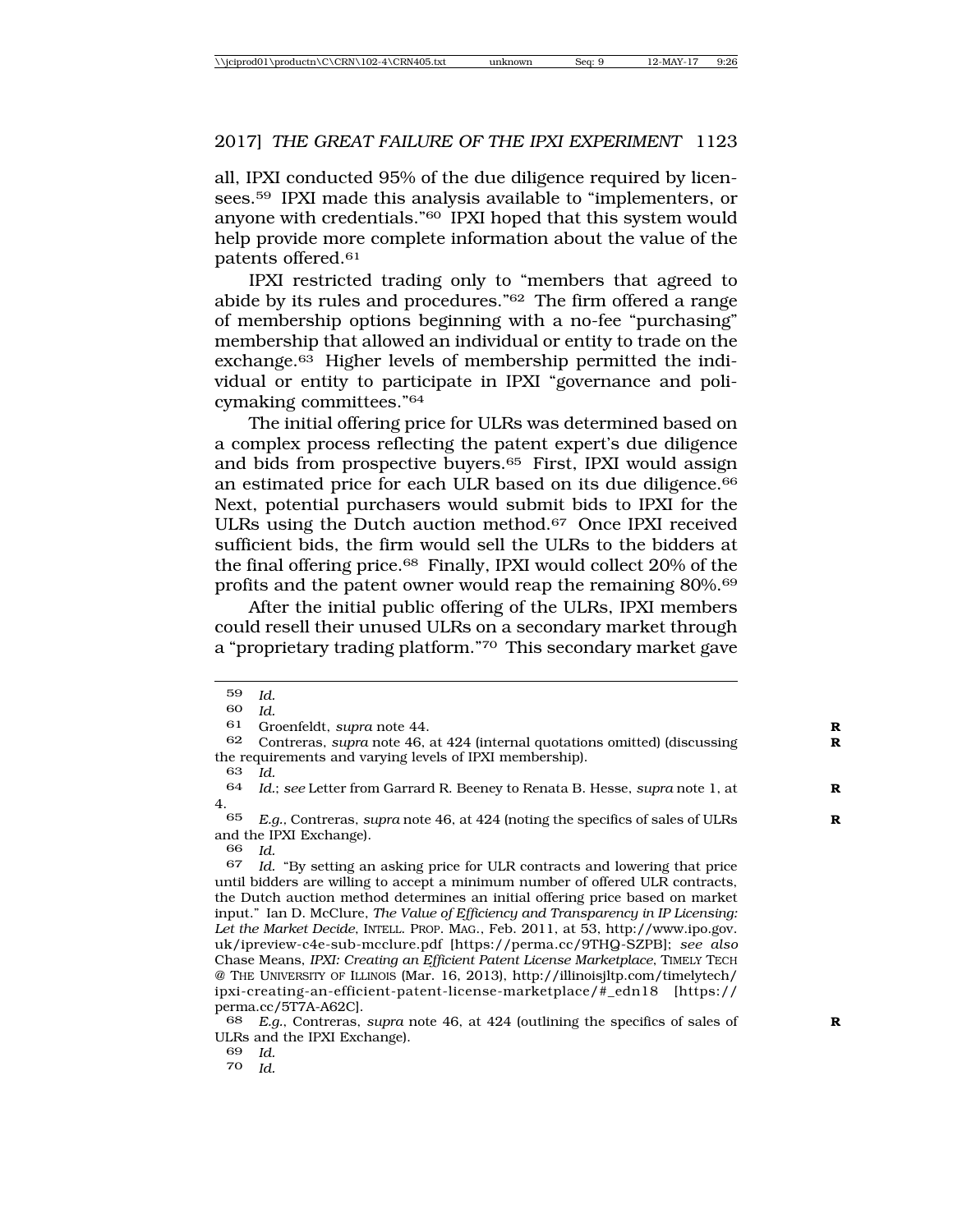rise to an entirely new channel for transferring intellectual property in the marketplace.<sup>71</sup> Suddenly, institutional investors could directly invest in promising technology rights based on their own outside research about the market.72 For example, if a new study reported that an IPXI patented technology was superior to other alternatives, institutional investors might predict that demand for the ULRs will rise and decide to buy up ULRs on the secondary market with hopes of reselling later at a higher price. Thus, the price of ULRs on the secondary market was theoretically responsive to new information.<sup>73</sup>

Additionally, the secondary market permitted "operating companies to hedge their exposure to new technologies and manage exposure to the risk of patent infringement."74 For example, if an operating company finds a new technology on the IPXI exchange promising, the company could initially buy a small number of ULRs to test the technology and then return to the secondary market to buy more if necessary.75 However, if the operating company decides to abandon the technology, the company can always resell the technology on the secondary market.76 The opportunity to liquidate ULRs on the secondary market encouraged early adoption by minimizing the company's upfront investment in the technology.77 The firm no longer has to infringe on the patent to test it out briefly, it can buy a small number of ULRs before it fully adopts the technology. As a result, the secondary market for ULRs appears to offer substantial benefits to both institutional investors and operating companies alike.

This IPXI model received widespread acclaim, from academics to industry experts. The next section outlines the procompetitive benefits arising from this innovative model.

<sup>71</sup> Gray, *supra* note 53, at 5 ("By allowing the market to price non-exclusive **R** licenses to IP, with both practicing entities and sophisticated investors participating in price discovery in an open market, cross-licensing will assume a role markedly different from the status quo.").

<sup>72</sup> *Id.* at 4.

<sup>73</sup> *Id.*

<sup>74</sup> Ian McClure, *IPXI to Launch First Offering on Exchange*, IPWATCHDOG (May 29, 2013), http://www.ipwatchdog.com/2013/05/29/ipxi-to-launch-first-offering-on-exchange/id=40982/ [https://perma.cc/JM5U-Y3YF].

<sup>75</sup> Gray, *supra* note 53, at 4. **R**

<sup>76</sup> *See id.* ("If the buyer procures 2.5 million ULRs at the initial sale, but later abandons the product line with excess inventory of 1.0 million ULRs, she can liquidate the rights at market.")*.*

<sup>77</sup> *See id.* ("[T]he secondary market assures [the buyer] that even if she is wrong, the market can accommodate her.").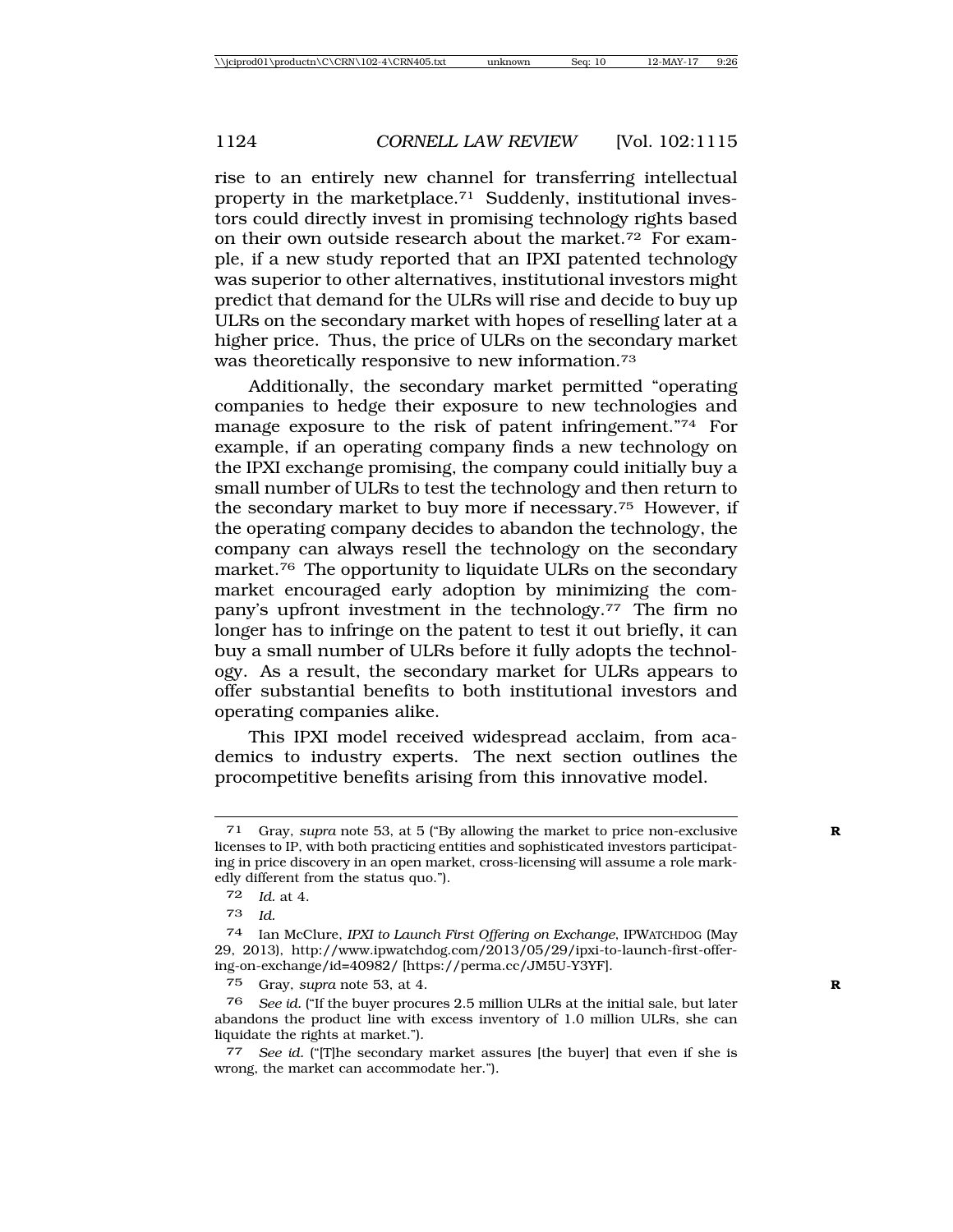#### C. Procompetitive Efficiencies of the IPXI Model

Intellectual property is an increasingly important part of the American economy. According to a report by the United States Patent and Trademark Office, "[t]he entire U.S. economy relies on some form of IP, because virtually every industry either produces or uses it."78 Intellectual property intensive industries account for over 27.1 million American jobs and added 5.6 trillion in value to the economy (or, in other words, 34.8% of the U.S. Gross Domestic Product).79 Yet, licensing, one of the main sources of intellectual property revenue, remains costly, inefficient, and uncertain at best.80 IPXI was attractive to many industry experts because its model offered new competitive efficiencies. One patent expert explained, "There are not a lot of great ways, other than the exchange, to do a lot of these things. . . . There is an incredible lack of transparency in patent transactions. Either it happens between two parties and no one knows the price, or it goes through a shadowy network . . . . "<sup>81</sup> This section enumerates the competitive efficiencies of the IPXI model recognized by the Department of Justice82 and other experts.

#### 1. *De Minimis Transactional Costs*

Under the open innovation model, traditional bilateral licensing negotiations are characterized by high transactional costs. "Some market participants have observed that the oneoff process of bilateral licensing negotiation is time-consuming, costly, non-transparent and inefficient; in some cases, taking years to conclude a single licensing transaction."83 These high transactional costs create a disincentive for patent holders and manufacturers to license. A patent holder may not have the

<sup>78</sup> ECON. AND STATISTICS ADMIN. & U.S. PATENT AND TRADEMARK OFFICE, *supra* note 13, at vi. **R**

<sup>79</sup> *Id.* at vi–ii.

See Contreras, *supra* note 46, at 420 ("Some market participants have observed that . . . licensing negotiation is time-consuming, costly, non-transparent and inefficient  $\dots$ .").<br>81 Groenfeldt sunra r

Groenfeldt, *supra* note 44.

<sup>82</sup> For the full IPXI request for statement of enforcement intentions and the Department of Justice's response, see generally Response to Intellectual Property Exchange International, Inc.'s Request for Business Review Letter, William J. Baer, Ass't Att'y Gen., Antitrust Div., Dep't of Justice (Mar. 26, 2013), https:// www.justice.gov/atr/response-intellectual-property-exchange-internationalincs-request-business-review-letter [https://perma.cc/4YUA-J38P] (analyzing the competitive benefits and concerns associated with IPXI's novel business model).

<sup>83</sup> Contreras, *supra* note 46, at 420. **R**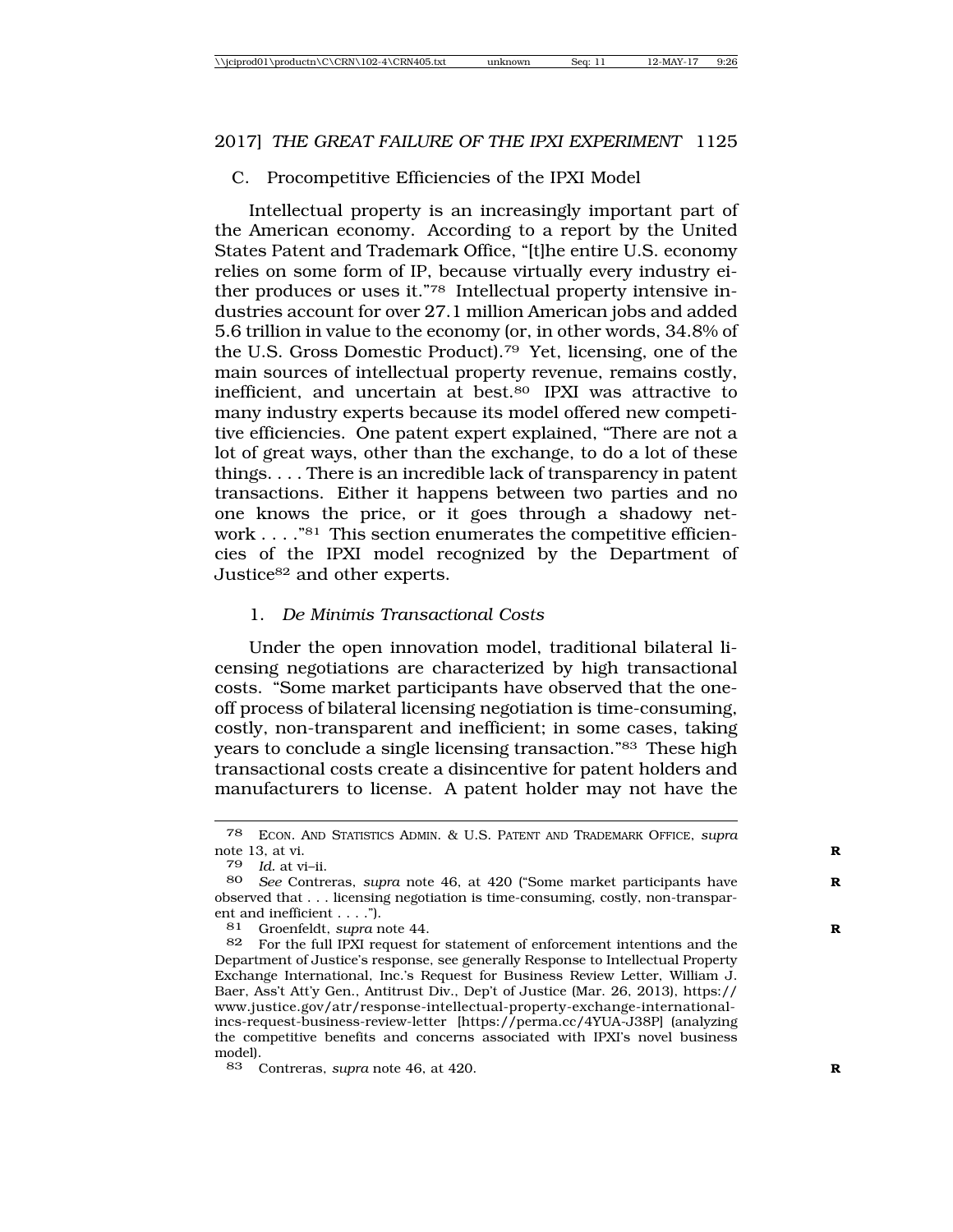resources to find a buyer and negotiate a license. Likewise, a manufacturer may choose to operate illegally instead of engaging in such lengthy negotiations. But, unlike other licensing models, the exchange reduces transaction costs, such as due diligence, by providing each buyer with an offering memo detailing information about "the validity of the IP, covered technology, and valuation" upfront.84 Furthermore, there are no lengthy negotiations because ULR contracts are "standardized, non-varying documents."85 Theoretically, a buyer can acquire licensing rights to technology at a reasonable price within weeks of the ULR offering.<sup>86</sup> IPXI claimed that its model would bring "technology to those who otherwise might not be able to afford it" by permitting "both patent owners and licensees to access a market for patent rights with *de minimis* transaction costs and with their eyes 'wide open.'"87

Before IPXI's first offering, the firm requested a statement of enforcement intentions by the Department of Justice pursuant to its business review procedure.<sup>88</sup> The Department of Justice reviewed IPXI's business model and generally agreed with the firm's claims about the model's competitive efficiencies for licensing. The Department's response to IPXI's request explains:

IPXI's proposal has the potential to facilitate more efficient licensing by increasing transparency regarding the patents in a [ULR] [sic] and obviating the need for costly bilateral negotiations. Identifying and evaluating patents that may be relevant to a firm's products can be a very expensive endeavor, especially in industries where licenses may be required for numerous patents and from numerous patentees. IPXI's upfront due diligence on the underlying patents and the publication of its findings may reduce the need for licensees to replicate its efforts. These efficiencies may also benefit rights' holders who currently expend resources to establish a licensing program. In addition, the standardized, arms-length transactions on both the primary and secondary markets may reduce licensing transaction costs throughout the life cycle of the licensee's downstream product and obviate the need for some firms to engage in costly negotiations for bilat-

<sup>84</sup> Gray, *supra* note 53, at 5.<br>85  $Id \cdot \text{see}$  Letter from Garrar.

<sup>1</sup>d.; see Letter from Garrard R. Beeney to Renata B. Hesse, *supra* note 1, at 12 ("[IPXI] offer[s] ULRs on identical terms to all licensees regardless of size.").<br>86 See Gray, sung note 53, at 5 ("[Bluvers can obtain the rights they desire

<sup>86</sup> *See* Gray, *supra* note 53, at 5 ("[B]uyers can obtain the rights they desire at **R** reasonable prices within weeks of being made aware of the ULR issue, without needing to negotiate at their own expense for months or years.").

<sup>87</sup> Letter from Garrard R. Beeney to Renata B. Hesse, *supra* note 1, at 12. **R** 88 *See id.* at 4.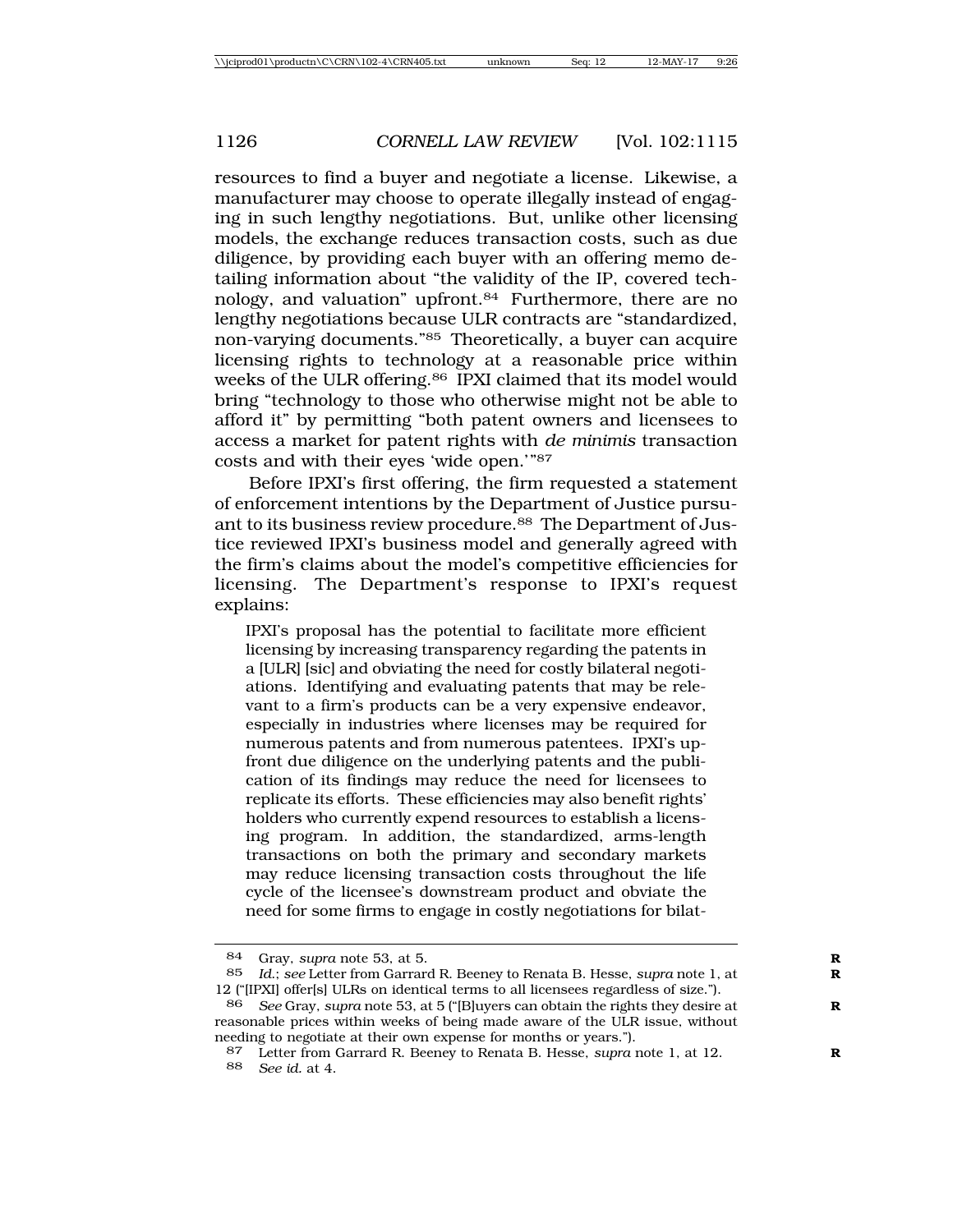eral portfolio licenses. Thus, IPXI has the potential to benefit both patent holders and users of technology with lower transactions costs and more efficient matching of licensors and licensees. The result may produce savings for downstream consumers.<sup>89</sup>

Consequently, many experts believed IPXI was a viable alternative90 to traditional licensing and would usher in a "new era in IP licensing."91

#### 2. *Price Transparency*

In the traditional licensing system, there is an information gap between the patent holder and potential licensees.92 Potential licensees have to expend large amounts of time and money to learn basic information about a patent.<sup>93</sup> But even after due diligence, it is often difficult to ascertain the real value of a patent in the market.94 Since terms of licensing agreements are normally kept confidential, there is no market information about a "going market rate" for patented technology.95 One patent expert commented that, "'Right now there is no objective way to figure out if a patent is worth it, but if you sue me, how much will I wind up paying?' . . . 'That becomes the proxy value.' The valuation has more to do with legal fees, and lost time than the value of the IP."96 In the end, the patent

<sup>89</sup> Response to Intellectual Property Exchange International, Inc.'s Request for Business Review Letter, *supra* note 82 (analyzing the competitive benefits and **R** concerns associated with IPXI's novel business model).

<sup>90</sup> *See, e.g.*, John W. Boger & Kristian E. Ziegler, *The IPXI: An Alternative to the License Agreement? Maybe!*, BONEZONE, Oct. 2012, at 60-62 (discussing the potential efficiencies of the IPXI and the ULR Contract system); McClure, *supra* note 74 (discussing the potential efficiencies of the IPXI and the ULR Contract **R** system); James E. Malackowski, CEO, Ocean Tomo, LLC, Keynote Speech at the Northwestern Journal of Technology and Intellectual Property Second Annual Symposium (2007) ("[H]istorically intellectual property was controlled by patent counsel, in-house patent counsel, outside patent counsel, office of general counsel. And in our view today intellectual property is going to be controlled by policies, which are dictated by Wall Street and shareholders. Some of the fundamental aspects of this include Patent Index, IP Exchange Chicago, and IP Enterprise Zone.").

<sup>91</sup> Gray, *supra* note 53, at 1. **R**

<sup>92</sup> *See* Response to Intellectual Property Exchange International, Inc.'s Request for Business Review Letter, *supra* note 82, at 6–7. **R**

<sup>93</sup> *See id.*

<sup>94</sup> *See id.* Price transparency is problematic for FRAND agreements as well. Even after a patent holder has agreed to license on fair, reasonable, and nondiscriminatory terms (FRAND), there is often not enough price information to determine whether the patent holder's price met these standards. *Id.*

<sup>95</sup> *Id.* at 7.

<sup>96</sup> Groenfeldt, *supra* note 44. **R**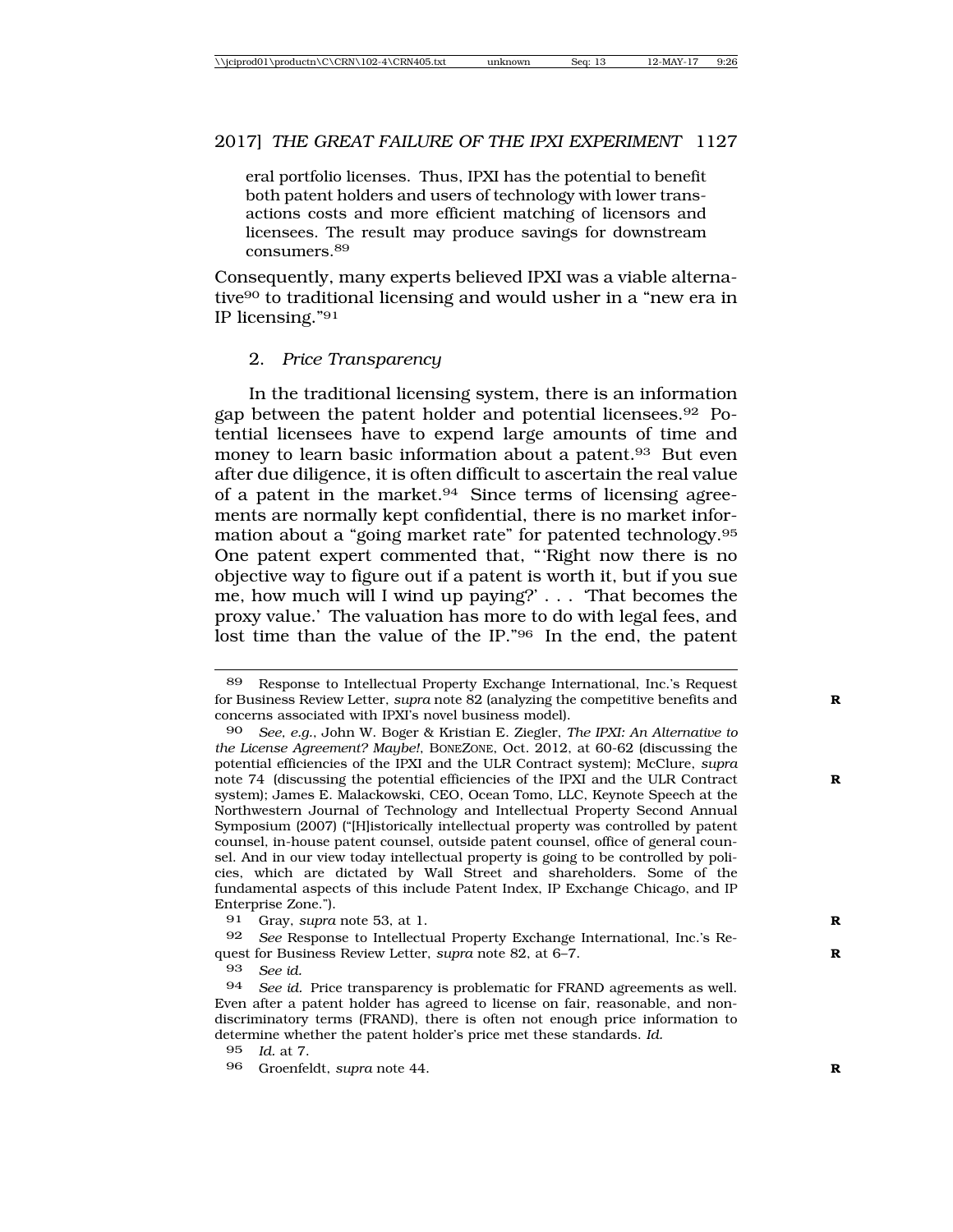valuation is often rooted in litigation costs rather than the intrinsic value of the technology due to a lack of transparency.

In contrast, one of the most promising characteristics about the IPXI business model was its price transparency. "[P]rimary market prices for the first three tranches for a ULR w[ere] . . . listed in advance, and market demand for the ULRs at different prices w[ould] emerge over the course of an offering."97 The Department of Justice noted, "[b]y increasing price transparency, licensees may be able to manage their IP budgets with more precision and make efficient research and development decisions that lower overall costs."98 Greater price transparency in licensing provided a compelling argument for adopting a commodities market for intellectual property.

#### 3. *Pooled ULRs*

In complex fields, manufacturers sometimes have to acquire licensing rights for a large number of patents for a single product. For example, "[i]t is well-documented that large numbers of patents cover key interoperability standards in fields such as wireless telecommunications, computer networking and semiconductor design."99 "[A]nywhere from a handful to hundreds of different firms" can control critical patents in such interoperability standards.100 When these patents are not pooled, manufacturers of standard-compliant products must enter bilateral negotiations with each individual patent holder.<sup>101</sup> As a result, interoperability standards can impose high, if not prohibitive, transactional costs on manufacturers.

The IPXI model helped alleviate high transactional costs for interoperability standards not only by standardizing terms for all licensees, but also by creating "'pooled ULR contracts' that . . . aggregate patents from multiple patent holders in a variety of industries."102 For example, in 2014, IPXI held a public offering for pooled ULR contracts granting rights to more than 200 patents essential for the 802.11n wireless standard, the most widely adopted wireless standard at the time.103 "Each

101 *See id.*

<sup>97</sup> Response to Intellectual Property Exchange International, Inc.'s Request for Business Review Letter, *supra* note 82, at 7.

<sup>98</sup> *Id.*

Contreras, *supra* note 46, at 420.

<sup>100</sup> *Id.*

Response to Intellectual Property Exchange International, Inc.'s Request for Business Review Letter, *supra* note 82, at 7.

<sup>103</sup> Ryan Davis, *IP Exchange Offers License To 200 Essential Wireless Patents*, LAW360 (Oct. 1, 2014, 7:43 PM), https://www.law360.com/articles/583192/ip-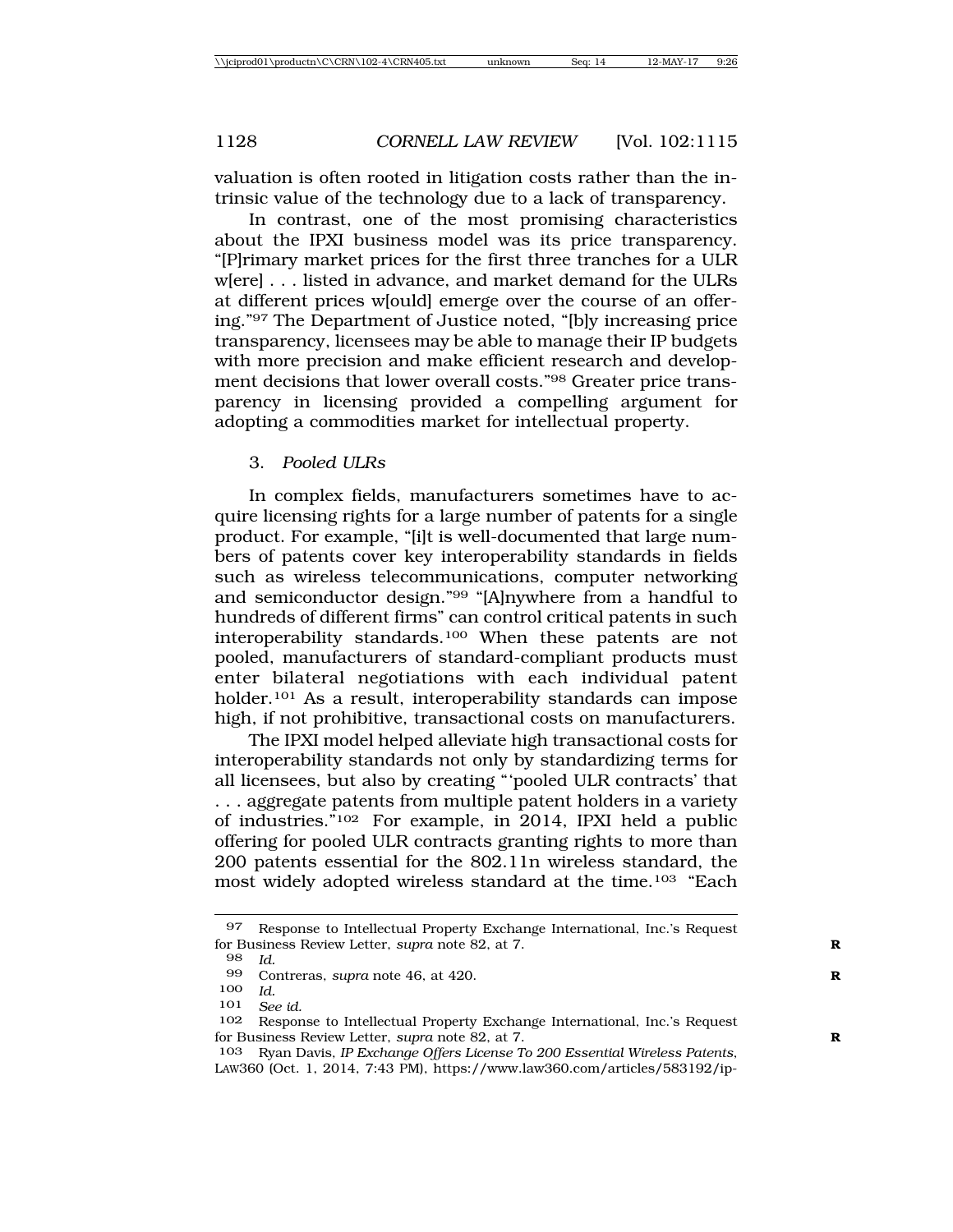contract provide[d] a nonexclusive license to the patents that allow[ed] for the manufacture of 1,000 wireless chipsets," which could be used in "smartphones, tablets, computers and routers."104 IPXI President and CEO Gerard Pannekoek argued that the firm's "pooled ULR contract[s]" would "decreas[e] transaction costs for technology implementers while promoting the wider adoption of a technology."105

In the Department of Justice's review, the Department raised some competitive concerns about pools with fungible patents potentially raising royalty rates. However, the Department generally agreed that IPXI's pooled ULRs could generate efficiencies "by reducing the time and expense of acquiring and disseminating all the pooled patents to potential licensees, reducing the amount of stacked royalties, clearing blocking positions, and integrating technologies that are necessary to practice an industry standard or a field of use."106 Ultimately, the Department decided to wait and watch IPXI's pooling conduct before making a statement of non-enforcement.<sup>107</sup>

Theoretically, the market-approach to intellectual property licensing has numerous, tantalizing advantages over the modern litigation-driven licensing system. The intellectual property exchange promised to bolster ex ante licensing by lowering transactional costs, increasing price transparency, and facilitating standard-essential patent pooling. The exchange seemed like a transactional Eden bound to attract patent holders and licensees alike. IPXI built it, but alas the licensees did not come. The next section examines why the great IPXI experiment failed in light of these efficiencies.

#### II

#### THE GREAT IPXI EXPERIMENT

On March 23, 2015, the IPXI experiment came to a bitter end only two years after its first offering.108 The firm's public announcement explained, "IPXI's business model offered fairness and transparency and relied upon patented technology users to be good corporate citizens. In the end, potential licensees made it clear that the only way IPXI would really get their

exchange-offers-license-to-200-essential-wireless-patents [https://perma.cc/  $QCP5-9SEA$ ].<br> $104$   $Id$ .

<sup>104</sup> *Id.*

<sup>105</sup> *Id.*

Response to Intellectual Property Exchange International, Inc.'s Request for Business Review Letter, *supra* note 82, at 7 (internal citations omitted). **R**

<sup>107</sup> *See id.* at 12.

<sup>108</sup> *See* Contreras, *supra* note 46, at 432. **R**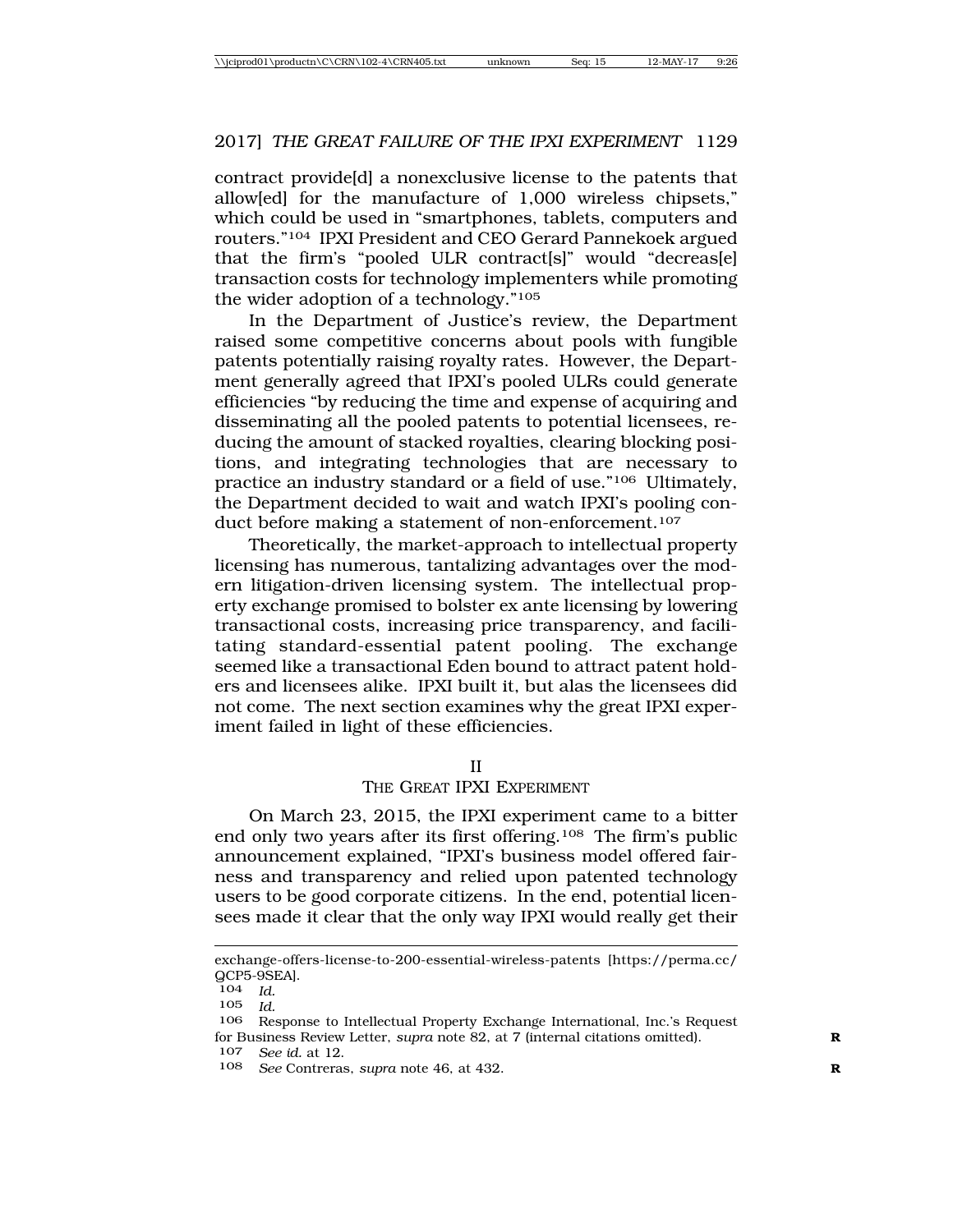attention was through litigation, and that's exactly what our business model tried to overcome."109 Gerard Pannekoek, the President and CEO of IPXI, acknowledged that the model had flaws, but he felt that there was enough flexibility to address these concerns.110 Overall, he insisted, "it was a smooth process."111 Instead, Pannekoek believes the IPXI experiment failed because companies do not have an incentive to engage in good-faith licensing in the U.S. patent system.112 In an interview, Pannekoek lamented, "[W]e could not get a significant number of entities to be good corporate citizens and respond to legitimate licensing offers where we had done 90% of the work in advance for them."113 Pannekoek commented that the IPXI business model resolved four key licensing issues: determining quality, presenting evidence of use, deal transparency, and pricing, "[b]ut even then it turned out there was no incentive to talk without the threat of litigation."114 However, willing market participants regularly enter into licensing agreements even without the threat of litigation.<sup>115</sup> It seems unlikely that the absence of a litigation threat was the entire reason for IPXI's failure.116 This section proceeds by examining if Pannekoek was correct that IPXI indeed failed because companies refused to engage in good-faith licensing. Was the issue with the IPXI business model, or with the litigation-driven patent system?

## A. Before Incorporation

For each initial public offering of a patent, IPXI would issue an estimated price for the ULR contracts based on its patent experts' due diligence, and then members could submit bids for the ULRs.117 After IPXI received enough bids, the firm would sell the ULRs to members at the final offering price. This final offering price represents the ex ante value of the patent because the manufacturer has not yet incorporated the technology into any of its products. Since the manufacturers have not

- <sup>113</sup> *Id.* <sup>114</sup> *Id.*
- 
- 115 Contreras, *supra* note 46, at 434. **R**
- 
- <sup>116</sup> *Id.* <sup>117</sup> Gray, *supra* note 53, at 4–5. **<sup>R</sup>**

<sup>109</sup> INTELLECTUAL PROPERTY EXCHANGE INTERNATIONAL, http://IPXI.com; *Broken By a System That Encourages Bad Behaviours, IPXI Closes Down*, IAM MAG., July/ Aug. 2015, http://www.iam-media.com/Magazine/Issue/72/Insights/Brokenby-a-system-that-encourages-bad-behaviours-IPXI-closes-down [https:// perma.cc/A3CG-J8FP].

<sup>110</sup> Wild, *supra* note 7; *see also* Newman, *supra* note 7. **R**

Wild, *supra* note 7.

<sup>112</sup> *Id.*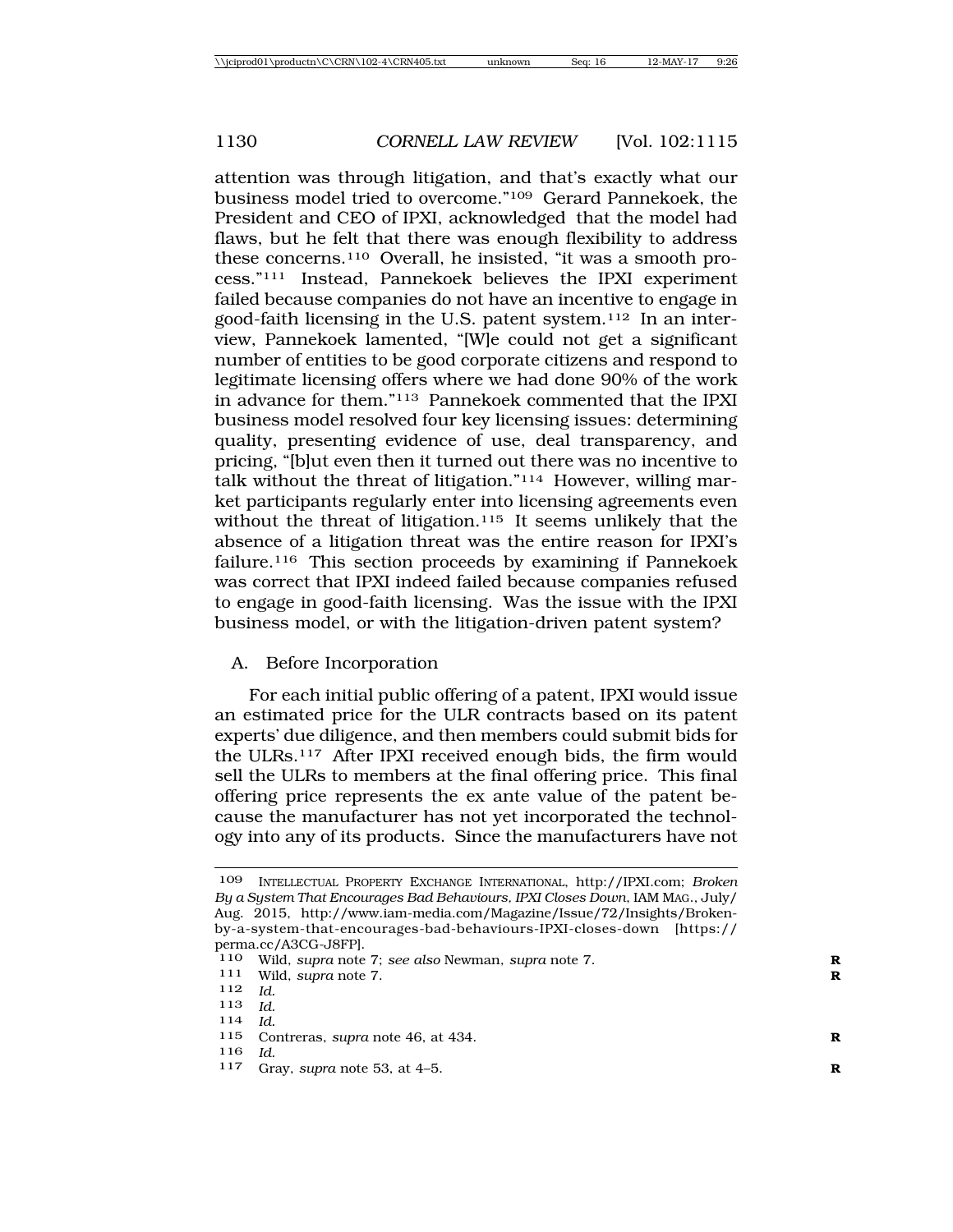invested in the technology at this stage, the technology being offered still has to compete with fungible alternatives. Early adopters will benefit from this competition in the form of lower prices.

At the initial public offering, the manufacturer must make a strategic decision: "[B]uy some now and some later, or buy everything now."118 Under the IPXI model, manufacturers must pay for licensing rights upfront rather than paying a royalty rate on an ongoing basis. Consequently, the manufacturer must decide exactly how many ULRs it should buy at the initial public offering.119 If a manufacturer can determine its total demand, it might want to take advantage of the price premium at the initial offering and buy enough rights to cover its production for the year.120 However, most manufacturers will likely decide to buy a conservative number of ULRs. Since manufacturers have to essentially pre-pay for their licensing rights, many firms might want to wait and see how profitable their end product is before investing in more ULRs.121 Although there is a secondary market to resell any unused rights, manufacturers might be hesitant about possibly incurring a loss if the price for the technology drops.122 Regardless, each manufacturer will have to eventually reenter the market when they "consume" all of their ULRs.

At the initial offering stage, the IPXI model is working efficiently as planned. The model here has encouraged ex ante licensing by lowering transactional costs and increasing price transparency. However, the IPXI model begins to deteriorate, as manufacturers have to reenter the market.

## B. Post-Incorporation

After the manufacturer has consumed its ULRs, it must reenter the market to buy more licensing rights in order to continue producing its end product. When the manufacturer reenters the market this time, the ULR price represents the ex post value of the patent because the manufacturer has already

<sup>118</sup> *Id*. at 4.

<sup>119</sup> *See id.*

<sup>120</sup> *See id.*

<sup>121</sup> *See id.*

<sup>122</sup> Contreras, *supra* note 46, at 437 ("If licensees over-purchased, they might **R** not be able to recoup the cost of their over-investment, and if they underpurchased, they might not be able to access additional ULRs at expected prices.").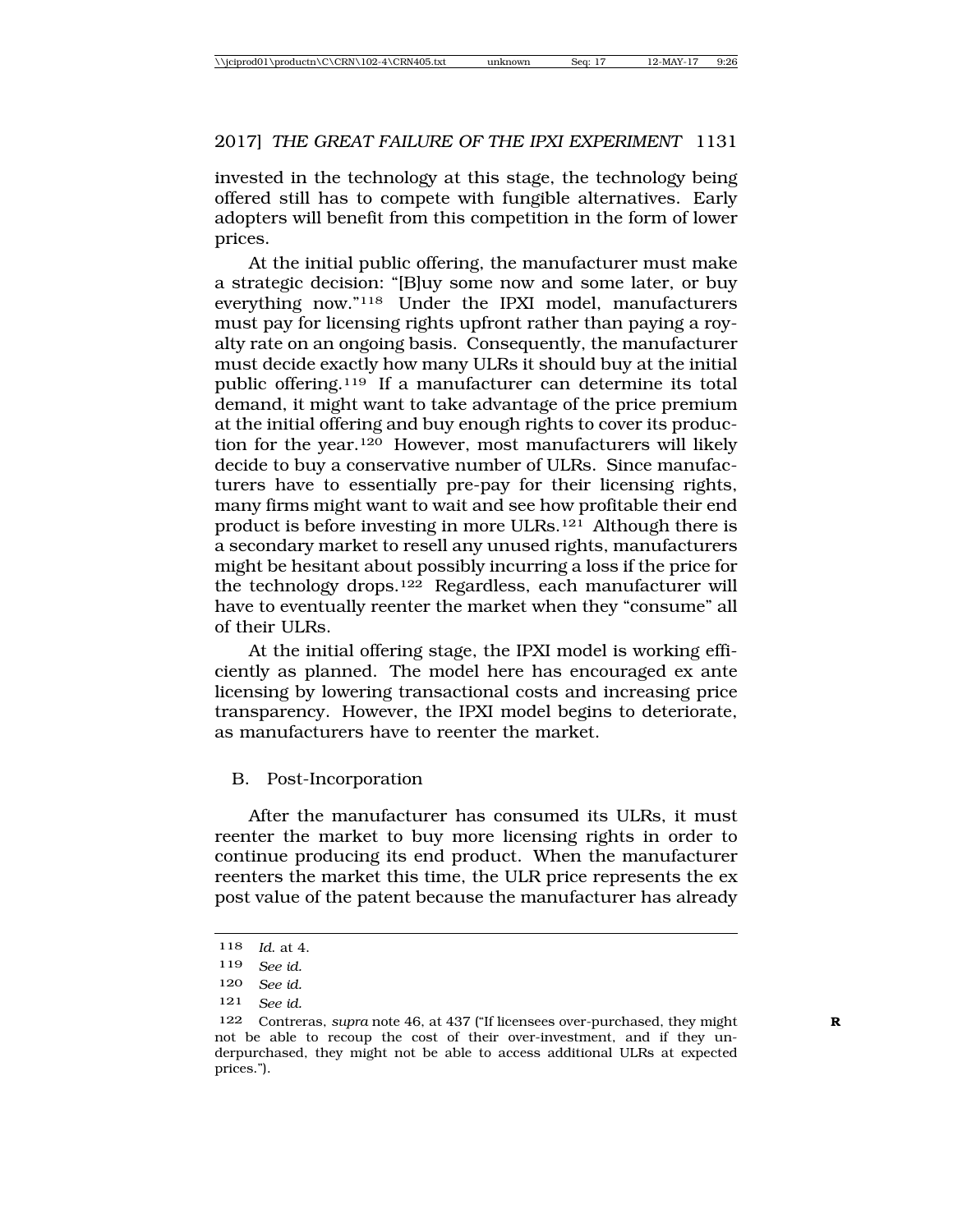incorporated the technology.<sup>123</sup> In a way, the manufacturer has orchestrated its own ruin at this point. The patented technology no longer has to compete against alternatives, and so the current holders of ULRs now have substantial market power. The manufacturer has already sunk costs into the technology and cannot switch without incurring large costs from redesigning. Consequently, the manufacturer will pay more for the ULRs on the market so it can keep producing its end product. IPXI actually benefits from this price increase because the firm takes a 20% commission on all sales.<sup>124</sup> After incorporation, the manufacturer is ultimately subject to patent holdup by IPXI and the patent holder as well as third party speculators, who become essentially "non-practicing ULR trolls."125

Since incorporation will predictably increase the price of the ULR, third parties may choose to invest in ULRs at the initial public offering. Presumably, if there are enough bids for a ULR offering, many purchasers are manufacturers intending to incorporate the technology into their products. A third party could buy ULRs at the discounted initial offering price, then resell the ULRs at a significant mark up when a manufacturer reenters the market. Alternatively, a third party speculator could buy up all the remaining ULRs on the market and then resell to manufacturers at a monopoly price. Since ULRs are nonperishable, unlike agricultural commodities, the third party speculator can wait for manufacturers to incorporate the technology without the pressure to sell by a certain "expiration date."

At this point, the manufacturer has four choices. First, the manufacturer could acquiesce to the higher ULR prices. This option is perhaps the easiest, but it would cut into profit margins. Further, the cost might be prohibitive for some manufacturers. Second, the manufacturer could stop production and wait for IPXI to hold another offering. This option is undesirable because the manufacturer will lose profits while it waits. Then, the manufacturer will still have to reenter the market eventually. The manufacturer might buy more ULRs at subsequent offerings, but the number of ULRs available will always

<sup>123</sup> *Id.* at 432 ("[I]nstead of seeking to determine this *ex ante* value, the IPXI model would have established prices *ex post*, after the standard had become locked-in and manufacturers had little ability to migrate to a different technology.").

<sup>124</sup> Letter from Garrard R. Beeney to Renata B. Hesse, *supra* note 1, at 16; *see* Contreras, *supra* note 46, at 424. **R**

<sup>125</sup> Contreras, *supra* note 46, at 438 (internal quotation marks omitted). **R**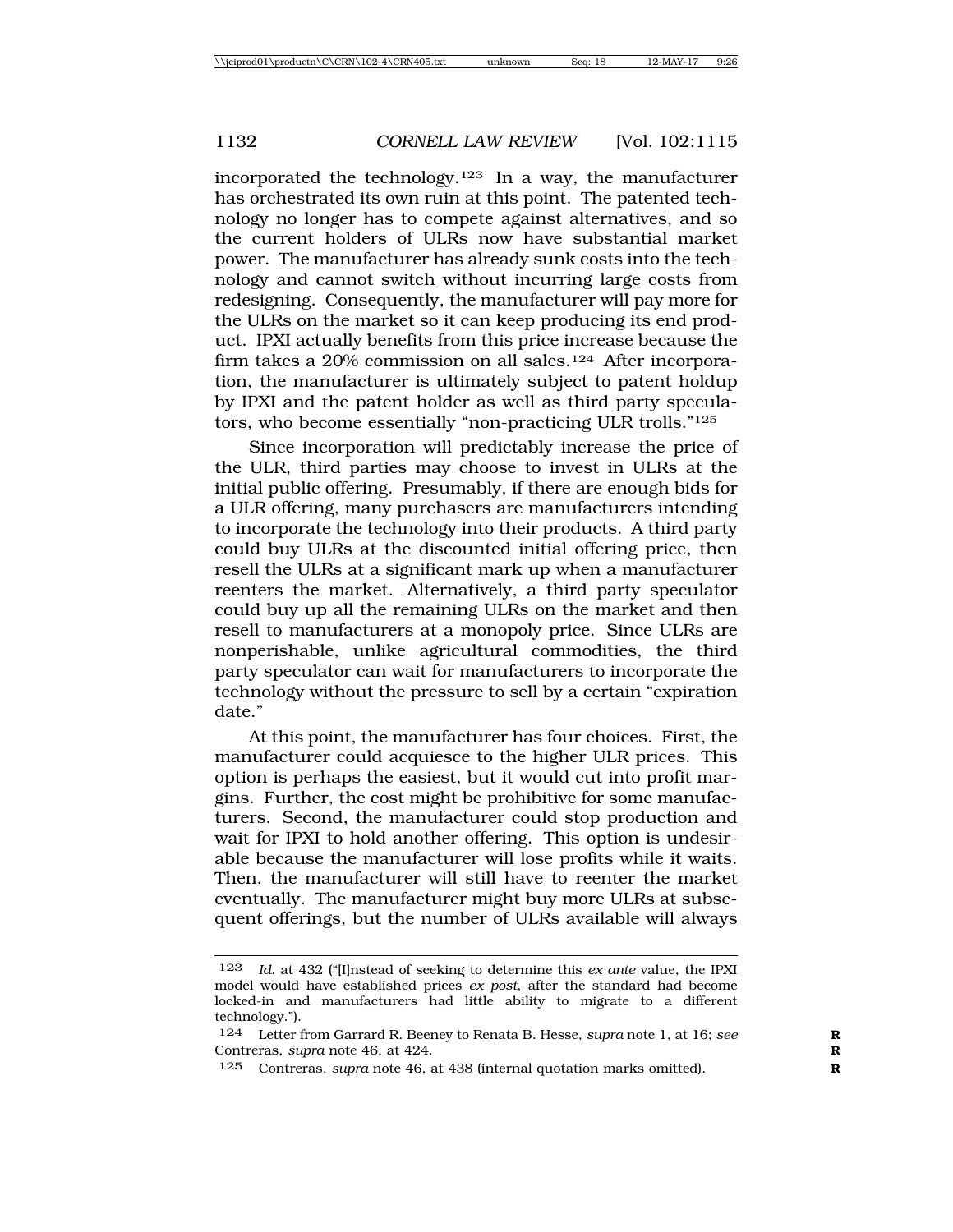limit the manufacturer's production.126 Third, the manufacturer can switch to another technology or design around the patent. However, if the manufacturer uses the IPXI exchange to select another technology to use, it will be subject to same process again. As a result, the manufacturer will probably just return to the traditional licensing system under this option. Finally, the manufacturer could decide to use the technology illegally without a license. If IPXI successfully brings a suit, then the manufacturer could be liable for the cost of past infringement and have to negotiate a royalty rate. The court could also enjoin the manufacturer from using the technology in its products.127 In the end, the manufacturer has no good choices after product incorporation.

#### III

#### ERRORS IN THE EXPERIMENT: WHY IPXI FAILED

IPXI sought to utilize open market pricing for patent licenses in order to increase efficiency and transparency. The IPXI model standardized and commoditized non-exclusive patent licenses, and then traded these licensing rights on an open market. This model assumed that open market pricing would determine a fair price for these licensing rights. However, the downfall of the IPXI model was its failure to account for how product incorporation affects the price of licenses. IPXI overlooked the crucial distinction between ex ante and ex post licensing.

Normally, when a manufacturer enters into a traditional licensing agreement, the manufacturer agrees to pay the licensor a set royalty rate on each product it manufactures or sells using the patented technology. This licensing arrangement is sometimes referred to as "pay-as-you-go."128 However, under the IPXI model, there is no fixed price for using the patented technology. Theoretically, the open market determines a fair

<sup>126</sup> Given a patent's right to exclude, the ULR becomes a necessary part of the product, like a screw or other physical part. If the manufacturer lacks screws, it cannot produce more of its product. If the manufacturer lacks ULRs, it similarly cannot produce more of its product—at least legally.

<sup>127</sup> Injunctions are awarded based on equitable principles. FED. TRADE COMM'N, *supra* note 8, at 143 ("In *eBay v. MercExchange*, the Supreme Court rejected a **R** 'general rule' favoring the grant of injunctions and listed four equitable factors that a patentee must satisfy to obtain an injunction: 1) that it has suffered an irreparable injury; 2) that remedies at law[, such as monetary damages,] are inadequate to compensate for that injury; 3) that, considering the balance of hardships between the [parties], a remedy in equity is warranted; and 4) that the public interest would not be disserved by a permanent injunction."). 128 Contreras, *supra* note 46, at 436.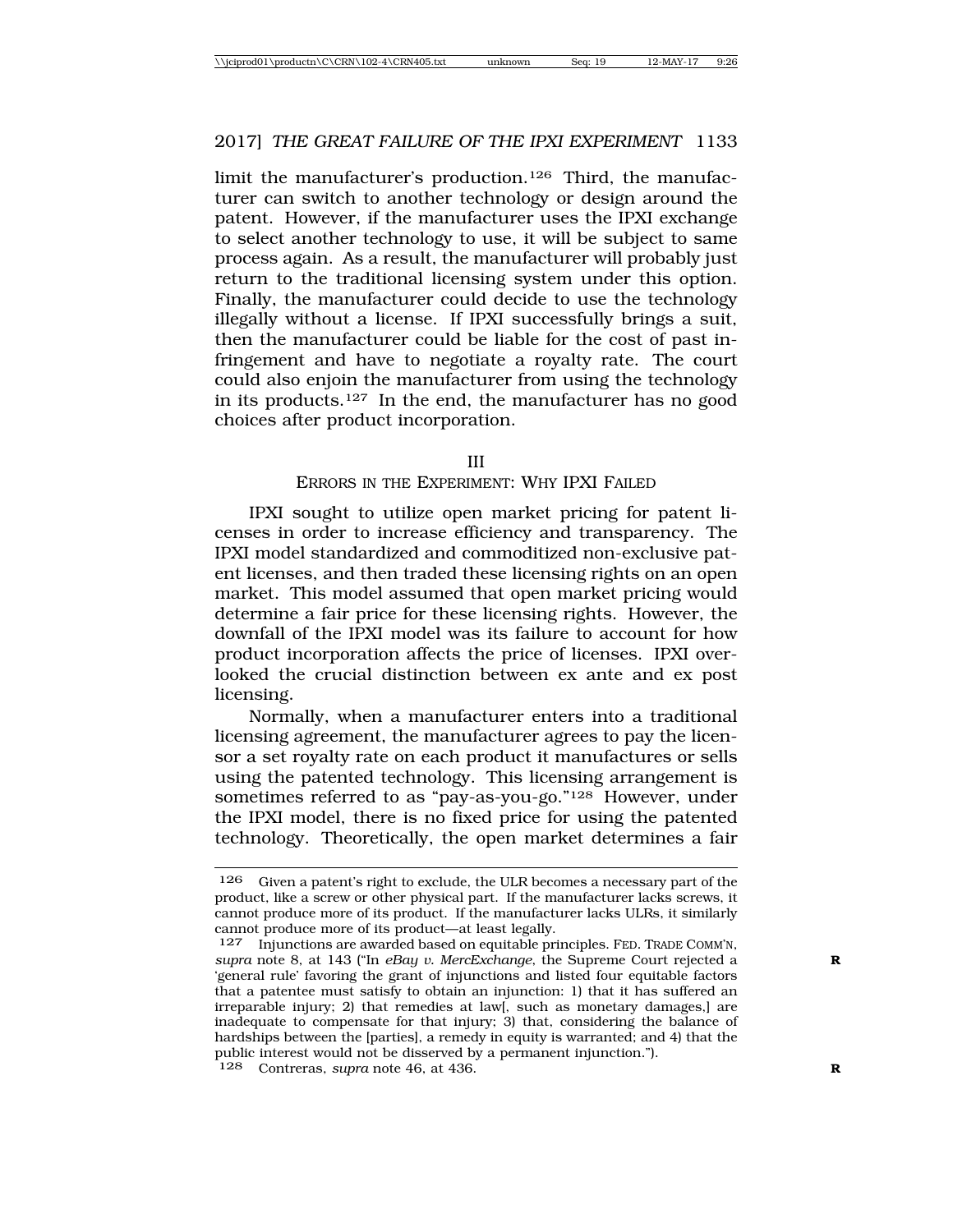price based on demand. If the patented technology works well, the price of its ULRs on the market rises as demand increases. Thus, the price supposedly reflects the market-proven value of the technology. Such open market pricing works well for the initial public offering because the market is still competitive. The patented technology does not yet have market power because other technologies performing similar functions are fungible goods. Consequently, the patented technology must still compete with the alternative technology for incorporation, which drives down prices. However, the IPXI model overlooks how product incorporation affects competition in the market. After incorporation, other technologies are no longer fungible because the manufacturer already has sunk costs into the patented technology. The market definition shifts from "technology that performs function X" to "ULRs to the IPXI patented technology."129 Now, IPXI and speculators can extract higher ex post prices for the ULRs because there is no longer any competition. Contrary to the open market rationale, this price increase reflects the desperation of the manufacturer and not the intrinsic value of the technology.130

Although the IPXI model appears at first glance to encourage good faith ex ante licensing, the model actually exposes the manufacturer to indefinite ex post licensing.131 Low, competitive prices at the IPO lure the manufacturer into adopting the technology. Then, once the manufacturer has consumed all of its ULRs, the manufacturer must reenter the market to buy more in order to continue production. Each time the manufacturer reenters the market after incorporation, it is subject to this ex post licensing. The manufacturer must continue to pay this higher price for the ULRs because of its sunk costs. As the market steadily consumes the limited supply of ULRs, the price continues to rise until IPXI has another offering. Such ex post licensing necessarily arises from the commoditization of licensing rights.

<sup>129</sup> *See* Eastman Kodak Co. v. Image Tech. Servs., Inc., 504 U.S. 451, 470 (1992) (concluding that the relevant market for antitrust purposes is determined by the choices available to the consumer); *see also* AREEDA & KAPLOW, *supra* note 19, at 571 ("[T]he existence of significant substitution in the event of *further* price **R** increases or even at the *current* price does not tell us whether the defendant *already* exercises significant market power.").

<sup>130</sup> *See* AREEDA & KAPLOW, *supra* note 19, at 571; *see also* Contreras, *supra* **R** note 46, at 432 (discussing how manufacturers had little ability to change technologies).

<sup>131</sup> *See* Contreras, *supra* note 46, at 432.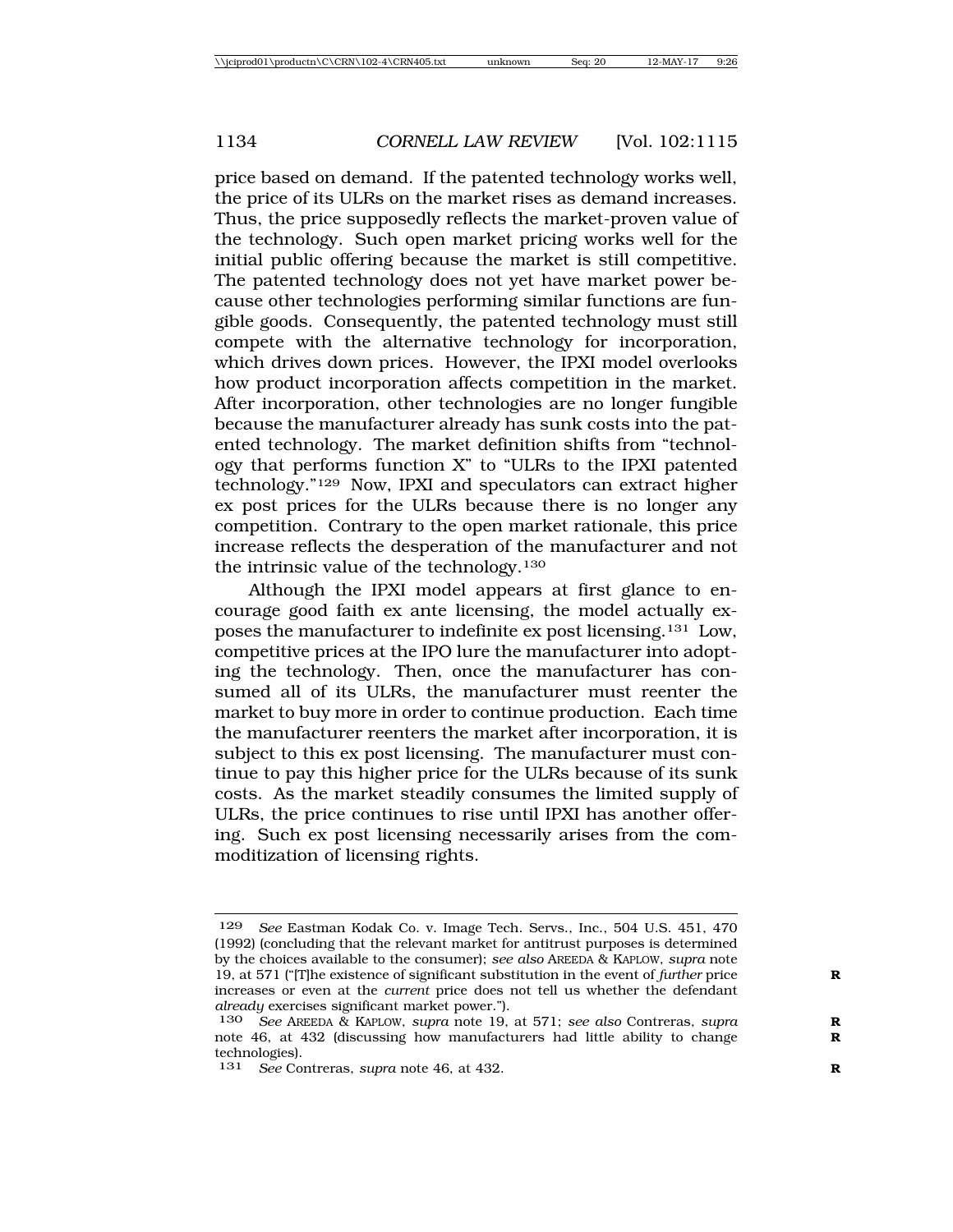## A. Commodities Market

IPXI needed "artificial scarcity" in order to create a commodities market for licenses.132 Unlike the agricultural products sold on the original Chicago Mercantile Exchange, licensing rights are an intangible good with a non-depletable supply. The supply of licensing rights does not depend on how many farmers are growing corn that year or capricious weather conditions.133 The supply is essentially "infinite."134 IPXI and the patent holder have exclusive control over how many ULRs are on the market. At any time, they can release as little or as many ULRs as they desire. There is only demand in the market because IPXI and the patent holder artificially created scarcity by making the ULRs consumable and then only offering a limited number on the market. This artificial scarcity in turn creates a problematic hybrid between tangible and intangible property.

Agricultural products traditionally traded on commodity exchanges are consumable similar to ULRs, but there is no artificial scarcity.135 One or two parties do not arbitrarily set the supply of agricultural products like corn. The supply depends on numerous factors, such as how many farmers grow corn, how much they grow, and crop yields that year. These external influences on supply help regulate the price. If the price of corn rises, more farmers will start growing and selling corn on the commodities exchange, which will decrease the price. However, if there is too much corn on the market and prices drop, some farmers will stop growing corn and switch to a more profitable crop. Such competition on the market allows society to allocate its resource efficiently.

In contrast, since patent holders have the exclusive right to license, the supply of ULRs on the market depended on how many IPXI and the patent holder decided to release. IPXI had to determine the ideal amount to release and then carefully monitor consumption by its members. Professor Contreras astutely points out,

It is not difficult to envision a scenario in which the initial supply of ULRs was too low to meet market demand for worldwide production of standards-compliant devices. Of course, IPXI could then issue additional ULRs, as it contemplated doing in subsequent tranches. But if it did not, then

<sup>132</sup> *See id.* at 437.

<sup>133</sup> *Id.*

<sup>134</sup> *Id.*

<sup>135</sup> *Id*.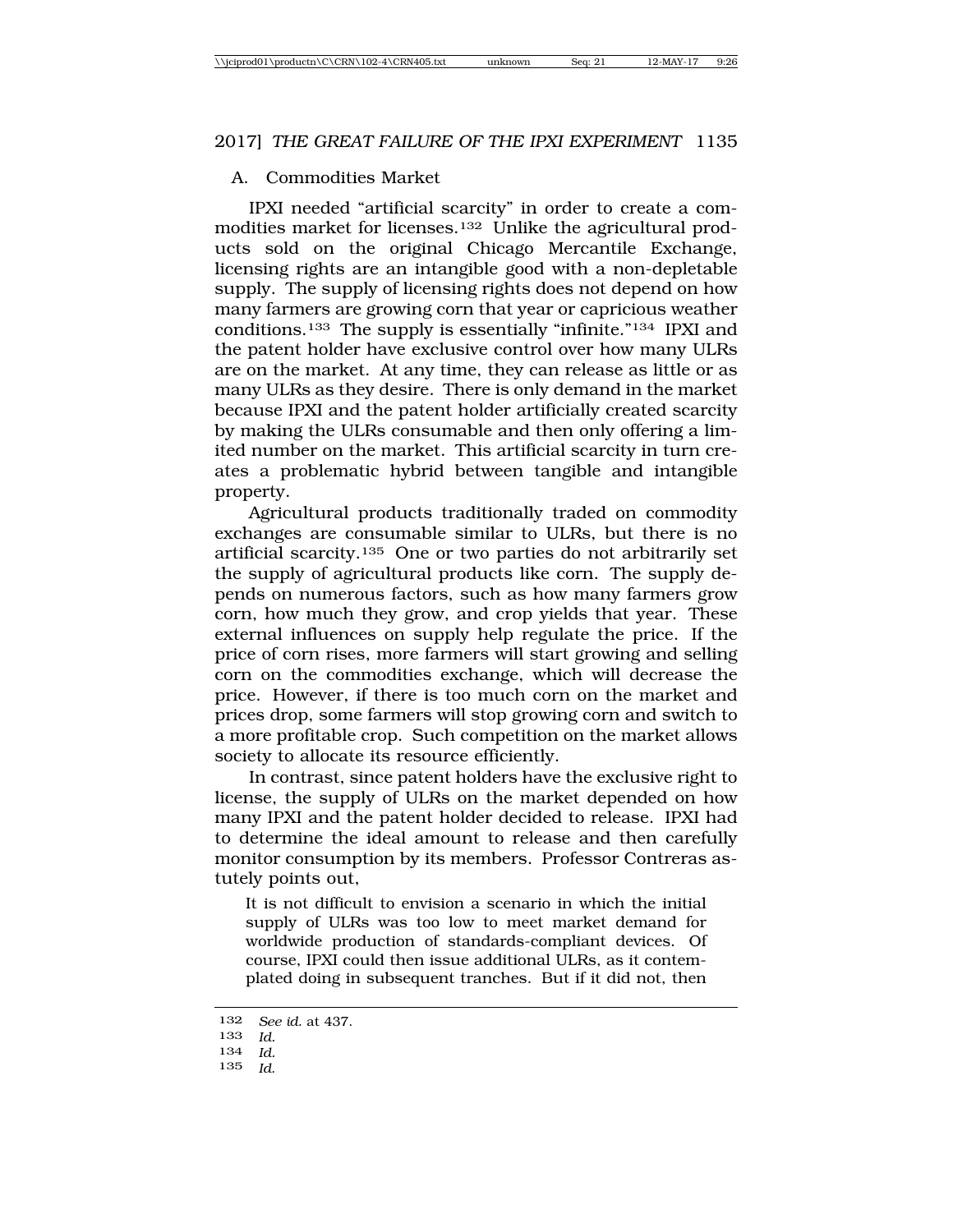the price of existing ULRs on the secondary market would rise in response to demand.136

IPXI had to carefully monitor consumption to determine when to release more ULRs on the market. However, monitoring consumption proved more difficult than expected. Although IPXI required its members to report their consumption, manufacturers had an incentive to under report and essentially "steal" ULRs.137 If this reporting system were going to work, then IPXI would have needed to periodically audit each manufacturer. In the end, it was difficult to maintain equilibrium in a commodities market dependent on artificial scarcity.

Artificial scarcity in the IPXI model also subjected manufacturers to patent holdup by speculators on the secondary market.<sup>138</sup> Speculators could buy up ULRs at the IPO then resell at a significant mark up when a manufacturer reentered the market to buy more. The speculator could confidently hold the ULRs until the manufacturer reentered the market for two reasons.139 First, since ULRs were nonperishable, speculators were not pressured to sell by a certain expiration date.<sup>140</sup> Second, speculators did not have to worry about other suppliers flooding the market and forcing prices down.<sup>141</sup> Speculators could wait for the available supply to dwindle as manufacturers consumed their ULRs and then take advantage of the manufacturer's desperation to resell at exorbitant ex post prices. Here, IPXI had an incentive to keep prices on the secondary market high because the company received a 20% commission on all sales.142 Due to IPXI and the patent holder's exclusive control over the consumable ULR supply, the model did not have the same safety valve for price pressure as other commodity markets.

The next question that naturally arises is whether the IPXI model could be fixed by putting an expiration date on the ULRs. Theoretically, if ULRs expired, speculators could not hoard rights and then wait to prey on desperate manufacturers. They would have to sell, potentially at lower prices, before their rights perished completely. However, this approach is like trying to shovel water out of a sinking boat. Perishable ULRs

<sup>136</sup> *Id.*

<sup>137</sup> *See* Letter from Garrard R. Beeney to Renata B. Hesse, *supra* note 1, at 3. **R**

See Contreras, *supra* note 46, at 437-38.

<sup>139</sup> *See id.*

Cf. id. at 422 (indicating that such commodities as agricultural products are perishable).

<sup>141</sup> *See id.* at 437.

<sup>142</sup> Letter from Garrard R. Beeney to Renata B. Hesse, *supra* note 1, at 16. **R**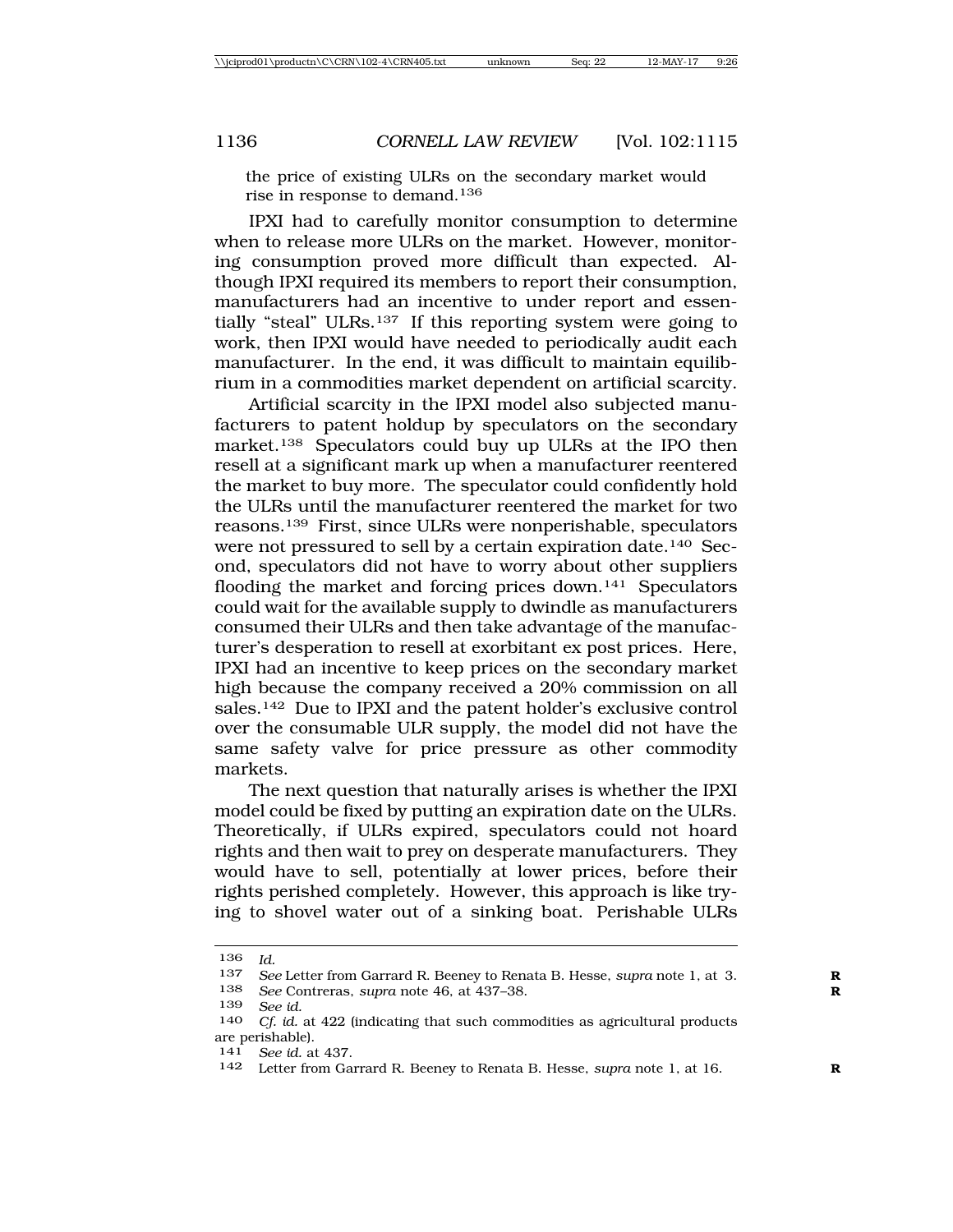would relieve some of the pressure on the market driving up prices, but it would not fix the underlying problem in the IPXI model. By making ULRs consumable, the IPXI model forces the manufacturer to rely on anticompetitive ex post licensing.143 Although perishable ULRs could prevent hoarding, it does not keep manufacturers from having to reenter the market to buy licenses at continually high ex post prices.

## B. Securities Market

IPXI did not fail just because the model attempted to trade an intangible good. Other markets, such as the New York Stock Exchange, have succeeded in trading intangible goods for years. Similar to ULRs, stocks are non-depletable, but they are also non-consumable so they can continue to reenter the market. For example, after a company's initial public offering for stocks, insiders in most IPOs are required "to enter into 'lock-up' agreements, which contractually bar these insiders from selling their shares in the secondary market until the expiration of a specified period after the effectiveness of the registration statement (usually, six months)."144 Since insiders own most of the existing stock in a firm, the lock up agreement prevents them from selling immediately and flooding the market.145 As a result, the price of shares often rises dramatically during the initial days of trading because there is a limited supply of shares available.<sup>146</sup> However, once the lock-up ends, insiders usually sell a "substantial portion of their shares," which relieves some of the demand in the market, lowering prices.147 There was no comparable safety valve in the IPXI business model. Although unused ULRs could reenter the market, manufacturers bought with the intent to consume, so the supply was constantly dwindling.

Another possible solution to fix the IPXI model is to create a safety valve similar to the stock market. Stocks are technically non-depletable because a corporation can issue as many as it wants. However, stocks do not have the same issue with artificial scarcity as ULRs for two reasons. First, stocks are tied to tangible goods. One share typically entitles the shareholder to

147 *Id.* at 93–95.

<sup>143</sup> *See* Contreras, *supra* note 46, at 431–32.<br>144 *JOHN C. COEEEE* JR ET AL. SECURITIES REG

JOHN C. COFFEE, JR. ET AL., SECURITIES REGULATION: CASES AND MATERIALS 93 (13th ed. 2015).

<sup>145</sup> *See id.*

Id. at 91, 94 ("Numerous studies have found that IPOs tend to be underpriced over the short-run . . . . IPOs in the 1980's yielded an average initial return of 16.4%.").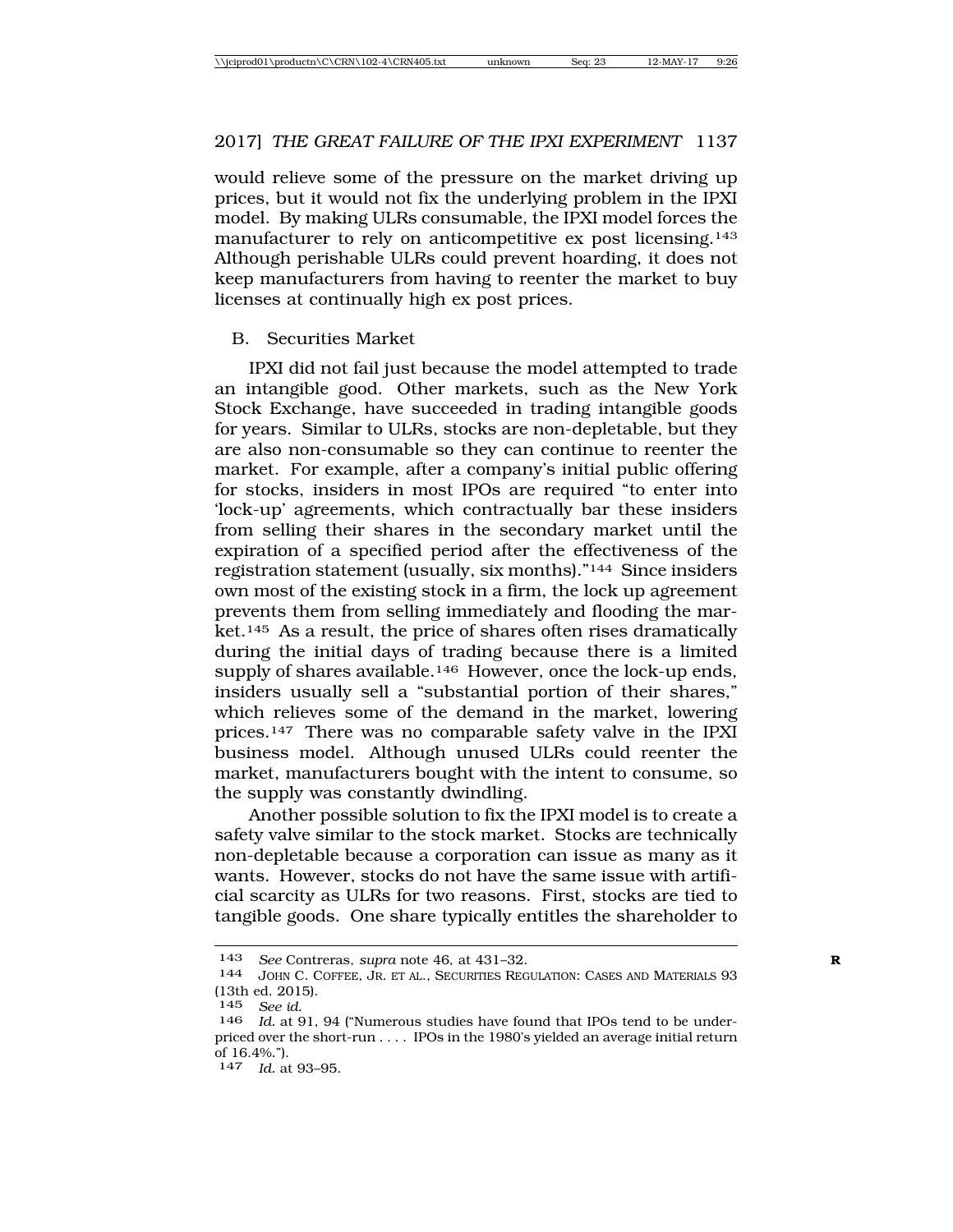a certain cut of the corporation's dividends. Shareholders have an incentive to limit the number of stocks issued because their share of the company becomes diluted as more stocks are issued. Essentially, their piece of the corporate pie becomes smaller as they are forced to share with more people. Second, stocks are non-consumable so they can be resold on the market. Once stock prices begin to rise, stockholders will start selling their shares for a profit, which relieves some of the demand in the market.148 The IPXI model could try to create a similar safety valve simply by making ULRs non-consumable so they could reenter the market. Each manufacturer holding a ULR would essentially own a share of the patent. This approach is preferable to making ULRs perishable because it fixes the larger problem with ex post licensing. Each ULR would entitle the manufacturer to produce X number of end products using the patented technology each year. The manufacturer would just need to buy enough ULRs to cover its yearly production. It would only have to engage in ex post licensing if the company decided to expand production and needed more ULRs. However, this solution also poses potential problems. If ULRs are no longer consumable, they might be subject to securities regulation by the Securities and Exchange Commission (SEC).

The broad statutory definition of a "security" captures a wide "range of unconventional investments."149 The all-encompassing definition of a "security" has "developed primarily from [the judicial] interpretation of the statutory phrase 'investment contract.'"150 According to the Supreme Court in *SEC v. W.J. Howey Co.*, "[A]n investment contract for purposes of the Securities Act means a contract, transaction, or scheme whereby a person [(1)] invests his money [(2)] in a common enterprise

<sup>148</sup> *See id.*

THOMAS LEE HAZEN, PRINCIPLES OF SECURITIES REGULATION 28 (West 3d ed. 2009); *see also* 15 U.S.C § 77b(a)(1) (2012) ("The term 'security' means any note, stock, treasury stock, security future, security-based swap, bond, debenture, evidence of indebtedness, certificate of interest or participation in any profitsharing agreement, collateral-trust certificate, preorganization certificate or subscription, transferable share, investment contract, voting-trust certificate, certificate of deposit for a security, fractional undivided interest in oil, gas, or other mineral rights, any put, call, straddle, option, or privilege on any security, certificate of deposit, or group or index of securities (including any interest therein or based on the value thereof), or any put, call, straddle, option, or privilege entered into on a national securities exchange relating to foreign currency, or, in general, any interest or instrument commonly known as a 'security,' or any certificate of interest or participation in, temporary or interim certificate for, receipt for, guarantee of, or warrant or right to subscribe to or purchase, any of the foregoing."). 150 HAZEN, *supra* note 149, at 28. **R**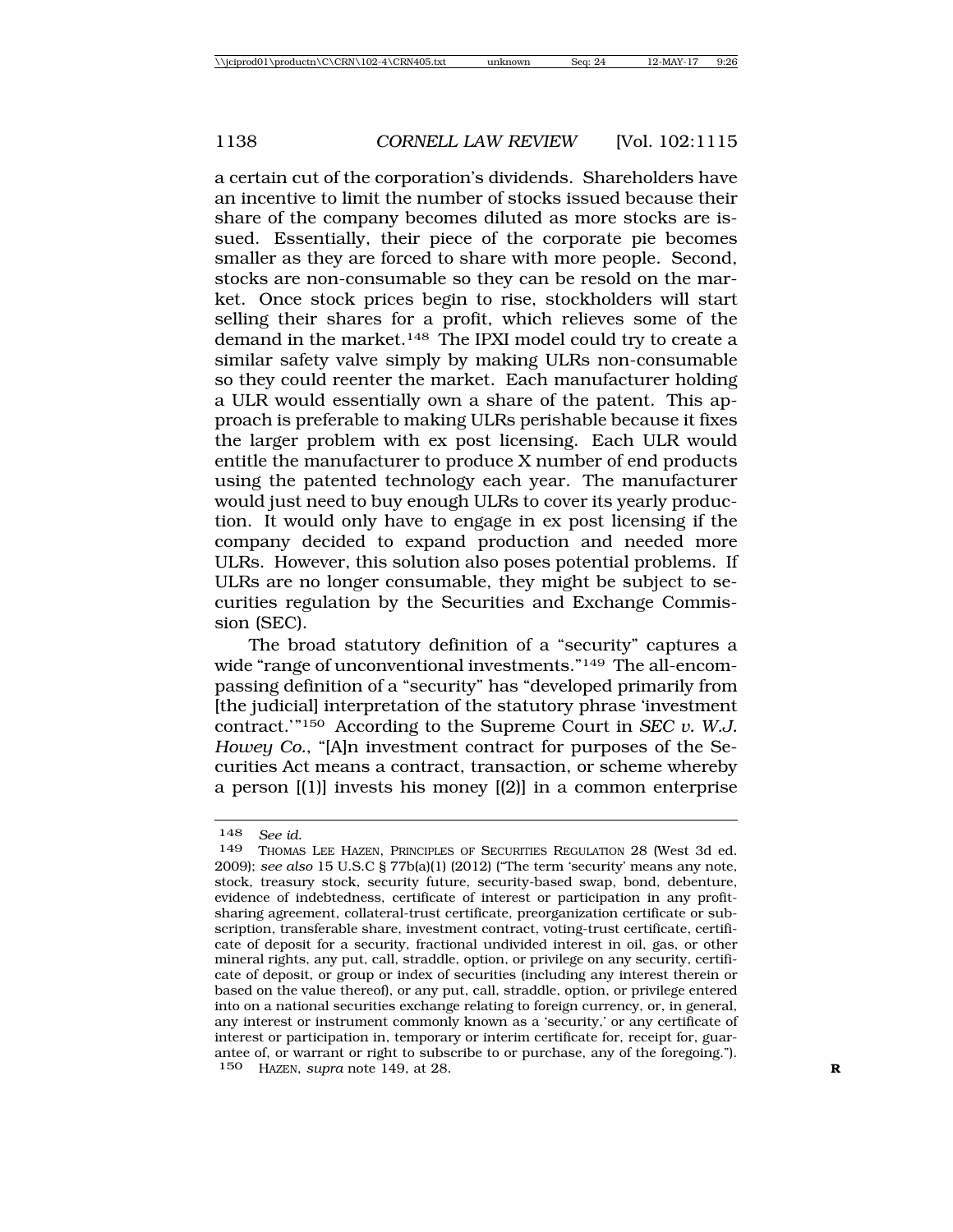and [(3)] is led to expect profits [(4)] solely from the efforts of the promoter or a third party." 151 The Court in *Howey* did not indicate any single factor as determinative of whether something was a security. Rather, "[i]t is sufficient that the essential ingredients of an investment contract are being offered."152

The definition of a "security" might include ULRs if these contracts are not consumable by manufacturers. First, manufacturers under this solution would make an investment of money by buying the ULRs. Second, manufacturers might satisfy the common enterprise requirement, which focuses on whether the success of the investor's interest rises and falls with others involved in the enterprise. Theoretically, a court might determine there is commonality because each manufacturer's interest depends on the patent. For example, if a patent were declared invalid under this solution, then the interests of the patent holder and the manufacturers would fall together. The key factor here is the third requirement of the *Howey* test: an expectation of profit. "[W]hen a purchaser is motivated by a desire to use or consume the item purchased, . . . the securities laws do not apply"153 because "the investor is [not] 'attracted solely by the prospects of a return.'"154 IPXI may have decided to make the licensing rights consumable so ULRs would fall under the jurisdiction of the Commodity Futures Trading Commission ("CFTC") and not the SEC.155 However, once the consumable characteristic is removed, jurisdiction becomes much more ambiguous.<sup>156</sup> The primary motive is no longer clearly consumption.157 Both investors and manufacturers would likely be interested in buying shares of the patent, so there could be mixed motives. As a result, reasonable minds could differ over whether ULRs should be treated as a "security." The fourth factor, "from the efforts of others," focuses on whether profits are derived "primarily" or "substantially" from the efforts of others.158 Here, the manufacturer is profiting off of the patent holder's development of the technology, but the profits also depend on the manufacturer's end product and its business efforts. Given the manufacturer's efforts to commercialize, ULRs would likely fail under this prong, but the case law is

<sup>151</sup> 328 U.S. 293, 298–99 (1946); *see* HAZEN, *supra* note 149, at 28. **R**

<sup>152</sup> HAZEN, *supra* note 149, at 29. **R**

<sup>153</sup> United Hous. Found., Inc. v. Forman, 421 U.S. 837, 852–53 (1975).

<sup>154</sup> *Id.* at 852.

<sup>155</sup> *See* HAZEN, *supra* note 149, at 7. **R**

<sup>156</sup> *See id.*

<sup>157</sup> *See* COFFEE, *supra* note 144, at 289–90. **R**

<sup>158</sup> HAZEN, *supra* note 149, at 30–31. **R**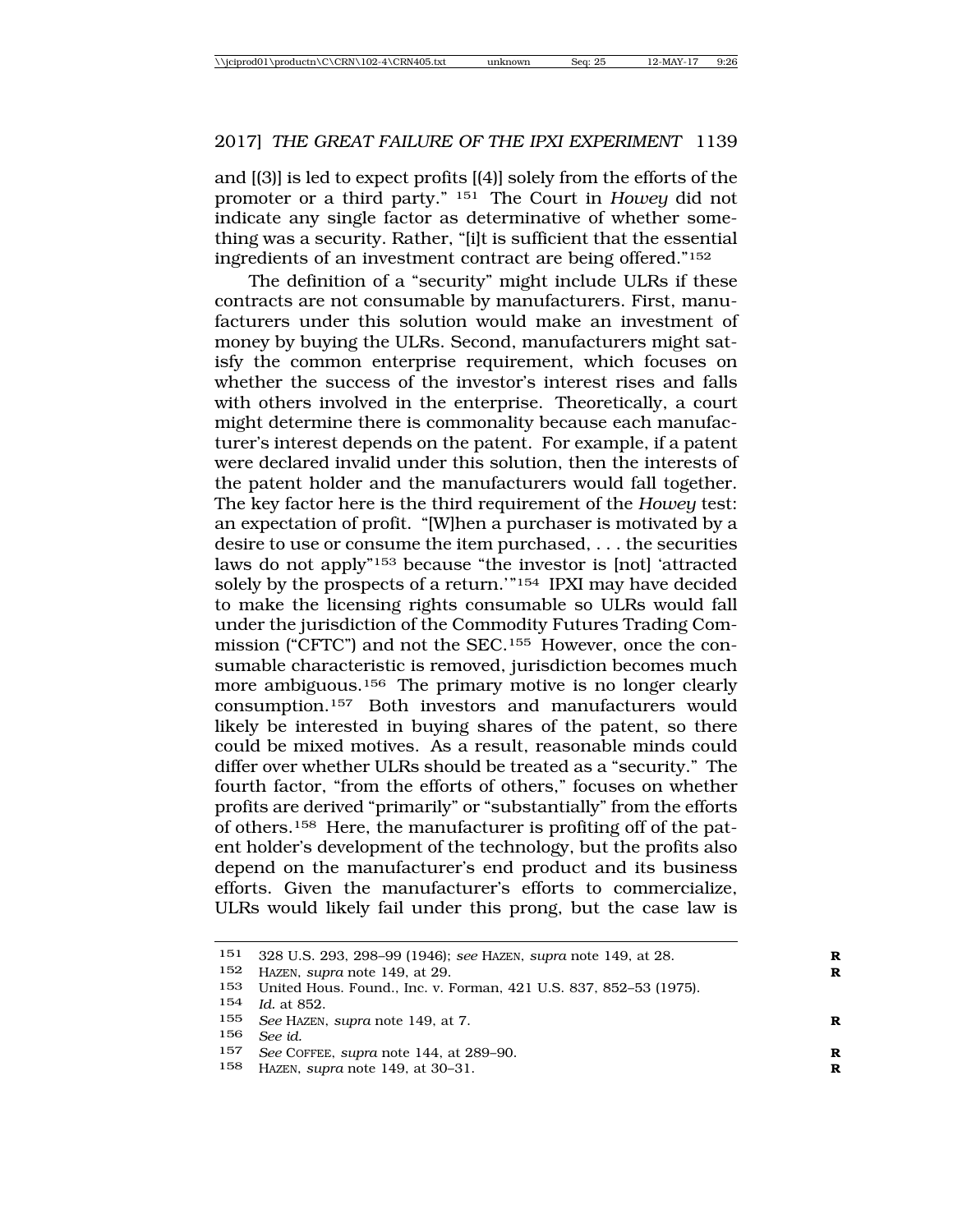varied enough to warrant a serious discussion. For example, some real property transactions are considered a "security" and others are not. In *Hocking v. Dubois*,159 the court held that "a security [ ] exist[s] where residential condominium interests are marketed with collateral agreements giving rise to a profit expectation."160 However, "vacation residence, time-share interests"161 are not a "security." In the end, the definition of "security" remains broad and largely uncertain. It is not implausible that a non-consumable ULR could be regulated as a "security."

There are distinct advantages and disadvantages to such regulation. If the ULR is considered a security, then the patent market could benefit from the well-developed statutory and case law. Furthermore, securities regulation would require more disclosure by patent holders. Manufacturers might feel more confident engaging in good-faith licensing if this familiar body of law is imputed onto patent markets. However, securities regulation also imposes high transactional costs. The patent holder would have to go through the costly process of registering an offering of ULRs. As a result, securities regulation might actually prevent individual patent holders from licensing and thus discourage technology transfer. Thus, securities regulation of ULRs would likely have the same problems with high transaction costs as the current patent system.

## C. Lessons from IPXI

Ultimately, the downfall of the great IPXI experiment was its failure to account for product incorporation in its model. In a way, the IPXI executives are correct in attributing the company's failure to manufacturers refusing to license unless threatened with litigation.162 If a manufacturer buys licenses through IPXI, the manufacturer is subject to ex post licensing every time it reenters after. The manufacturer will have to continually settle for a higher ex post price than it normally would accept ex ante. However, if the manufacturer just infringes and waits for litigation, the manufacturer only has to engage in ex post licensing once. Further, under the traditional licensing system, the manufacturer will pay a royalty rate on each product so the number of licenses available no longer

<sup>159</sup> 885 F.2d 1449 (9th Cir. 1989).

<sup>160</sup> HAZEN, *supra* note 149, at 34. **R**

<sup>161</sup> *Id.*

<sup>162</sup> Wild, *supra* note 7; *see also* Newman, *supra* note 7. **R**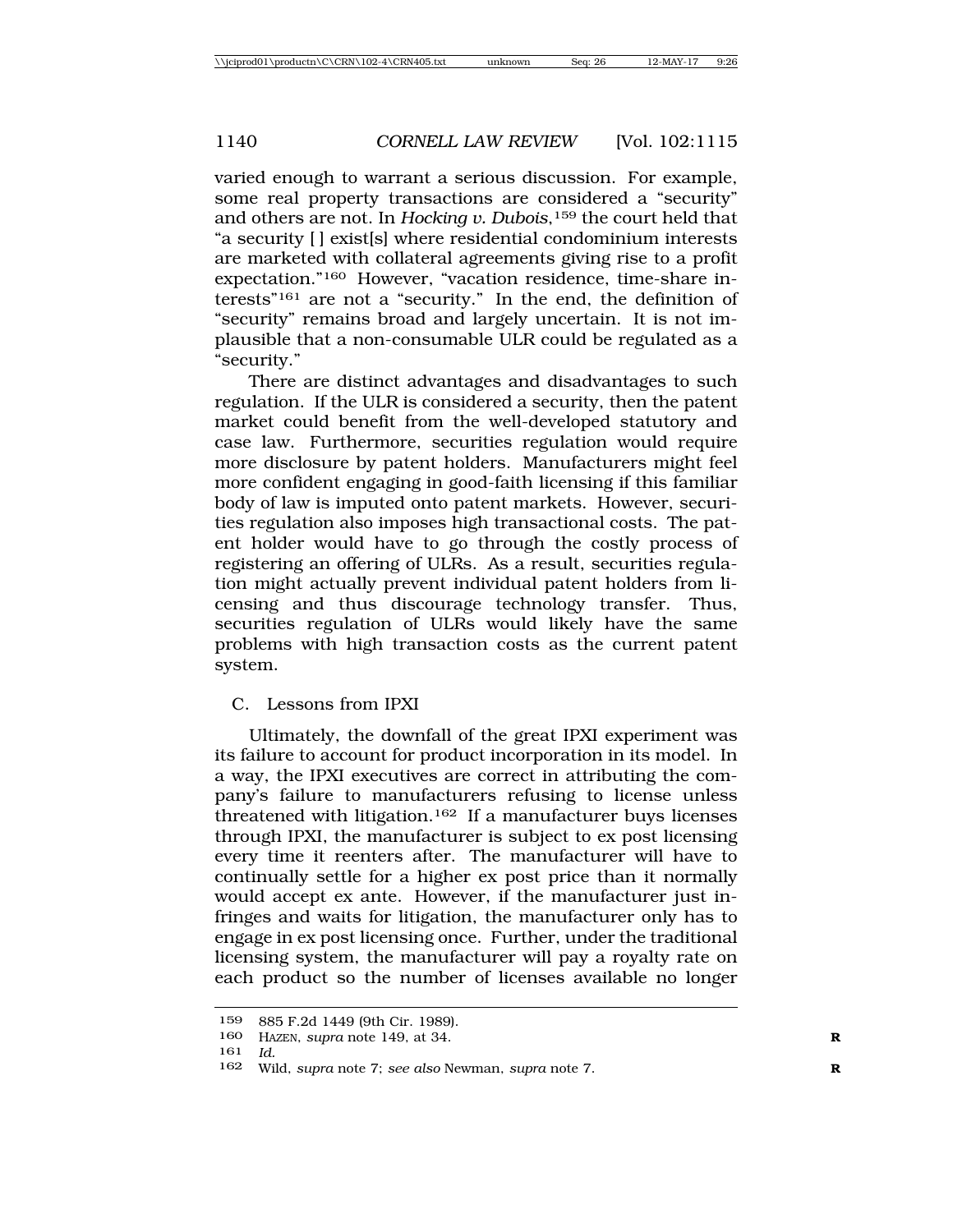limits production.163 In this context, it makes more sense for manufacturers to ask forgiveness rather than permission.

As innovators continue to experiment with new ways to license patents, the IPXI model can offer several valuable lessons going forward. The IPXI business model sought to align the patent system and competition policy by making licensing more accessible. However, IPXI failed to appreciate how product incorporation affected competition in the intellectual property marketplace.164 Open market pricing worked well before incorporation because the market was still competitive. The problem with making patent licenses consumable was manufacturers had to reenter the market after incorporation when it was no longer competitive. The open market price for these ex post licenses no longer reflected the true value of the technology, but rather the sunk costs of the manufacturer. By making licenses consumable, the IPXI model actually exacerbated ex post licensing.165 As a result, the manufacturers were subject to patent holdup on the secondary market. Although the secondary market was intended to insert liquidity into the market, the IPXI model actually allowed speculators to hoard licenses and then resell at a significant markup once the market supply dwindled. This case study suggests that IPXI might work if the model did not rely on artificial scarcity. IPXI should have made licenses non-consumable and cut out the secondary market.

Despite IPXI's failure, the auction method used for the initial public offering shows potential for the patent market. Instead of selling ULRs, an intermediary could auction off a traditional license for a patent. Each bid would reflect whatever royalty rate the bidder was willing to pay. Such an auction method would still capture many of the procompetitive efficiencies from the IPXI model. For example, an intermediary auctioneer could reduce transactional costs by still drafting a licensing agreement with standardized terms. Similar to IPXI, the intermediary could also provide bidders with an offering memo detailing information from its own due diligence on the patent. In addition, the auction would increase price transparency by having potential buyers bid against each other for a set royalty rate. The bidding process retains the open market principles of IPXI by allowing the market to determine a fair ex

<sup>163</sup> *See* Contreras, *supra* note 46, at 436–37 (discussing the traditional pay- **R** as-you-go licensing system).

<sup>164</sup> *See id*.; FED. TRADE COMM'N, *supra* note 8, at 50. **R**

<sup>165</sup> *See* Contreras, *supra* note 46, at 436–37 (comparing the effects of a tradi- **R** tional pay-as-you-go licensing system and IPXI pay-up-front licensing system on manufacturers).